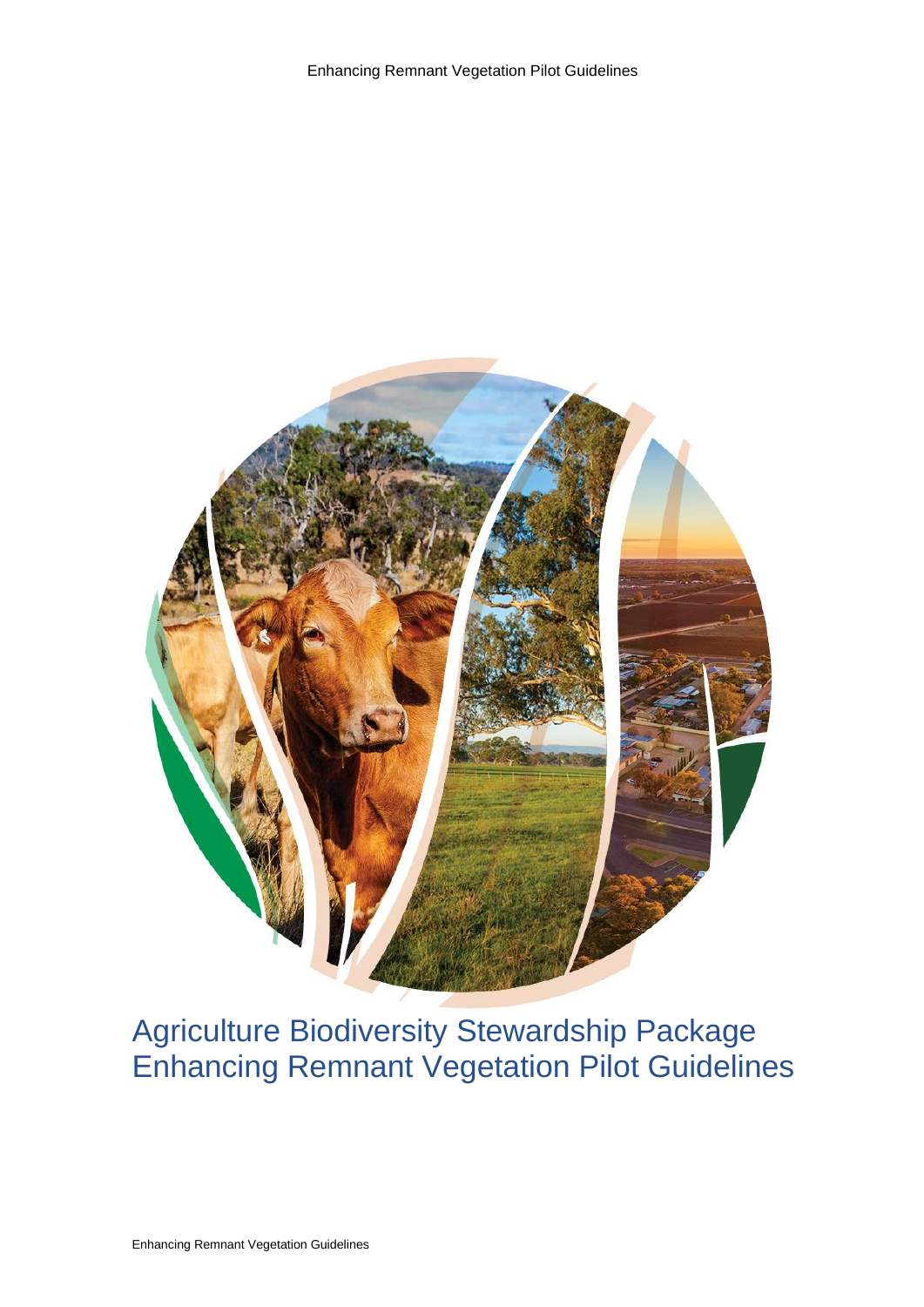| <b>Opening date:</b>                  | 29 September 2021                                                                                                                                                                            |
|---------------------------------------|----------------------------------------------------------------------------------------------------------------------------------------------------------------------------------------------|
| <b>Closing date and time:</b>         | 17:00 AEST on 27 October 2021                                                                                                                                                                |
| <b>Commonwealth policy</b><br>entity: | Department of Agriculture, Water and the Environment                                                                                                                                         |
| <b>Co-sponsoring entity</b>           | N/A                                                                                                                                                                                          |
| <b>Administering entity</b>           | <b>Community Grants Hub</b>                                                                                                                                                                  |
| <b>Enquiries:</b>                     | If you have any questions, contact the Agriculture<br>Stewardship Team at the Department of Agriculture, Water<br>and the Environment on 1800 329 055 or<br>agstewardship@agriculture.gov.au |
|                                       | While we will make best endeavours we cannot guarantee<br>answers to questions sent after 20 October 2021.                                                                                   |
| Date guidelines released:             | 29 September 2021                                                                                                                                                                            |
| <b>Type of grant opportunity:</b>     | <b>Targeted competitive</b>                                                                                                                                                                  |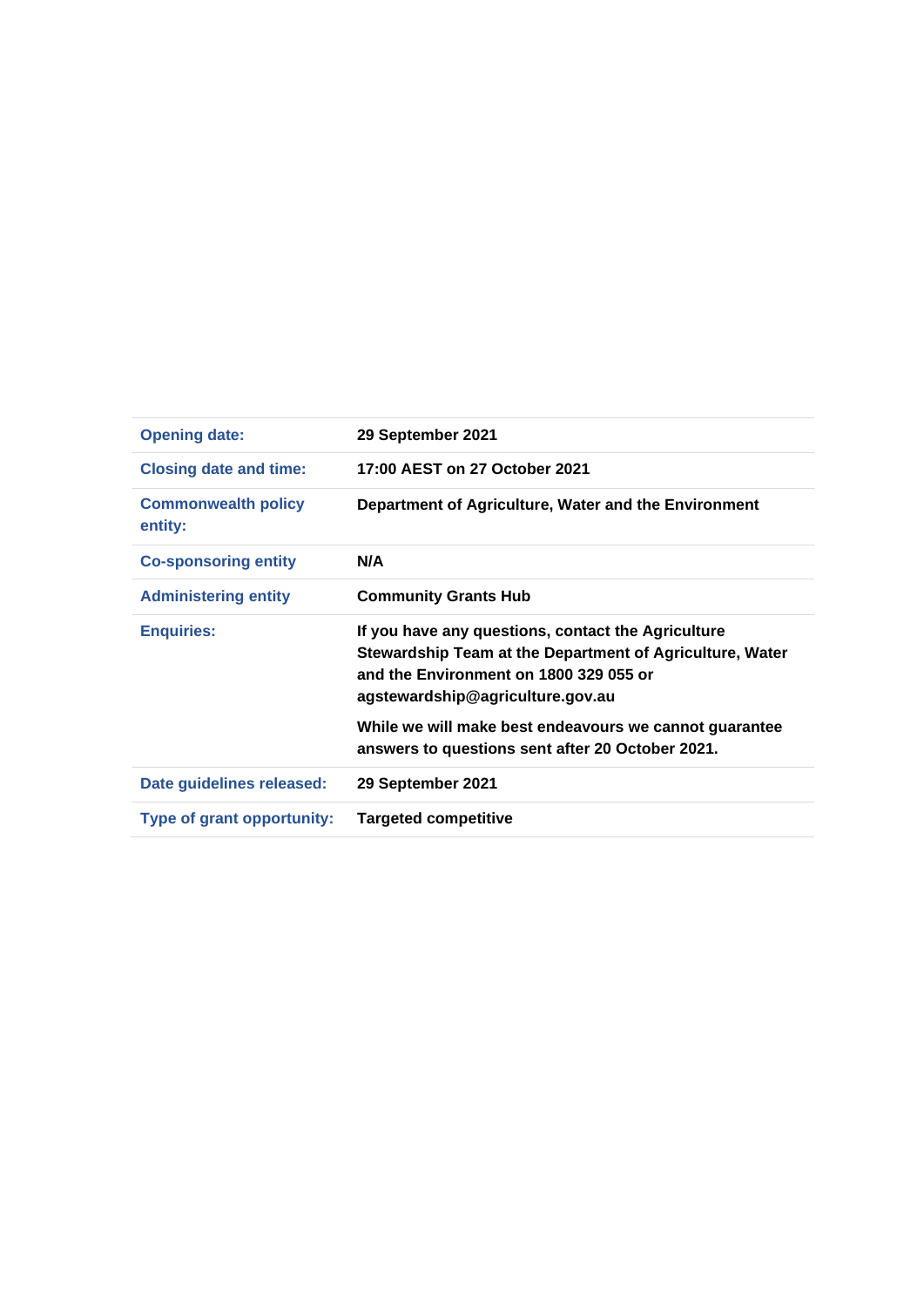© Commonwealth of Australia 2021

#### **Ownership of intellectual property rights**

Unless otherwise noted, copyright (and any other intellectual property rights) in this publication is owned by the Commonwealth of Australia (referred to as the Commonwealth).

#### **Creative Commons licence**

All material in this publication is licensed under [a Creative Commons Attribution 4.0 International Licence](https://creativecommons.org/licenses/by/4.0/legalcode) except content supplied by third parties, logos and the Commonwealth Coat of Arms.

Inquiries about the licence and any use of this document should be emailed t[o copyright@awe.gov.au.](mailto:copyright@awe.gov.au)



#### **Cataloguing data**

This publication (and any material sourced from it) should be attributed as: DAWE 2021, *Agriculture Biodiversity Stewardship: Enhancing Remnant Vegetation Pilot,* Department of Agriculture, Water and the Environment, Canberra, March. CC BY 4.0.

This publication is available a[t http://www.agriculture.gov.au/agriculturestewardship](http://www.agriculture.gov.au/agriculturestewardship)

Inquiries can be made by email at agstewardship@awe.gov.au.

Department of Agriculture, Water and the Environment GPO Box 858 Canberra ACT 2601 Telephone 1800 900 090 We[b awe.gov.au](https://www.awe.gov.au/)

#### **Disclaimer**

The Australian Government acting through the Department of Agriculture, Water and the Environment has exercised due care and skill in preparing and compiling the information and data in this publication. Notwithstanding, the Department of Agriculture, Water and the Environment, its employees and advisers disclaim all liability, including liability for negligence and for any loss, damage, injury, expense or cost incurred by any person as a result of accessing, using or relying on any of the information or data in this publication to the maximum extent permitted by law.

#### **Acknowledgements**

We thank Dr Dean Ansell, Dr Don Butler, Dr Tyrone Lavery and Professor Andrew Macintosh from the Australian National University (ANU) for their support in designing this scheme and documentation.

#### **Acknowledgement of Country**

We acknowledge the Traditional Owners of Country throughout Australia and their continuing connection to land, sea and community. We pay our respects to them and their cultures and to their elders past, present and emerging.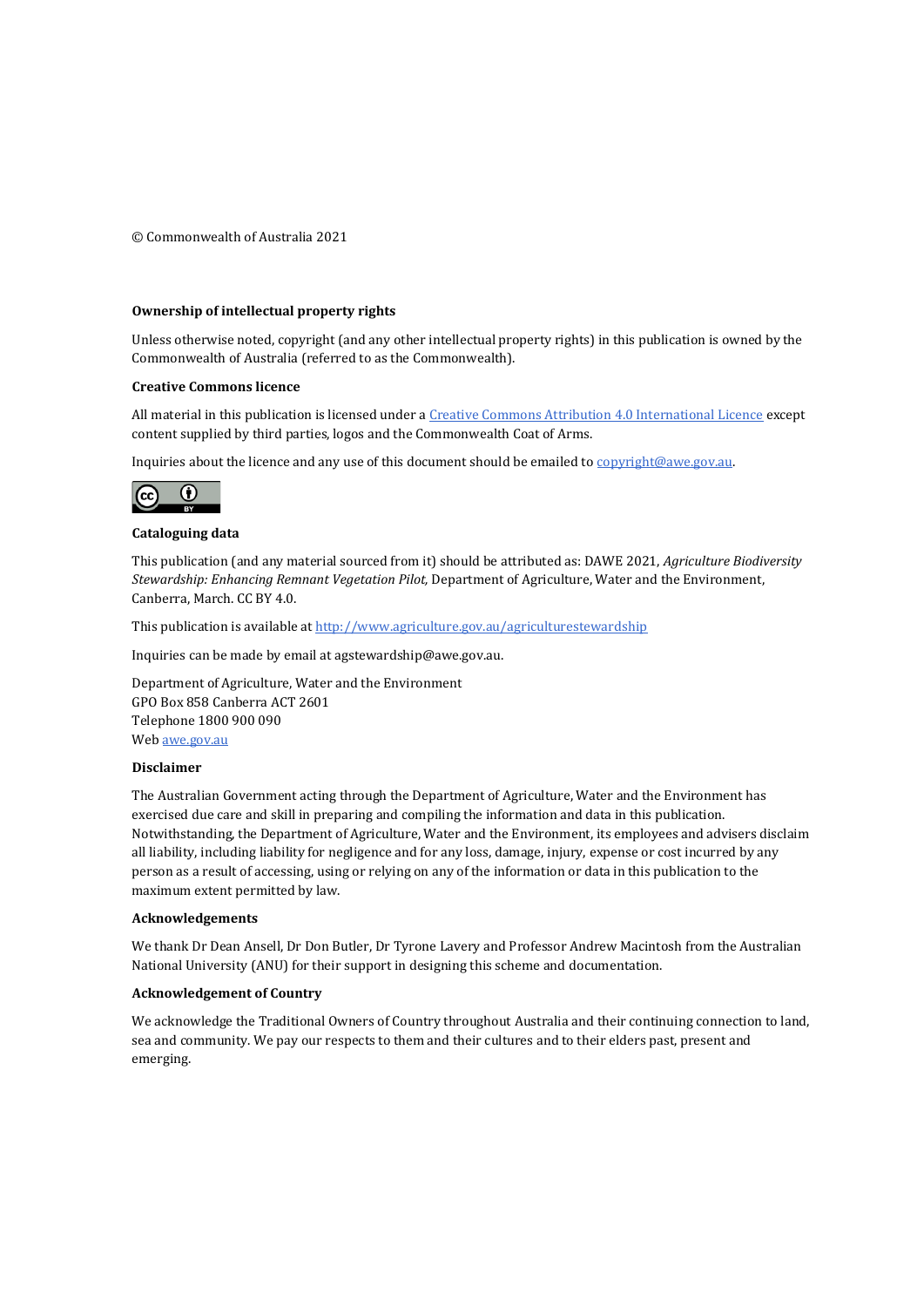# **Contents**

| 1. | Agriculture Biodiversity Stewardship Package: Enhancing Remnant Vegetation Pilot |  |  |
|----|----------------------------------------------------------------------------------|--|--|
| 2. |                                                                                  |  |  |
|    | 2.1                                                                              |  |  |
| 3. |                                                                                  |  |  |
|    | 3.1                                                                              |  |  |
|    | 3.2                                                                              |  |  |
| 4. |                                                                                  |  |  |
|    | 4.1                                                                              |  |  |
|    | 4.2                                                                              |  |  |
| 5. |                                                                                  |  |  |
|    | 5.1                                                                              |  |  |
|    | 5.2                                                                              |  |  |
|    | 5.3                                                                              |  |  |
|    | 5.4                                                                              |  |  |
| 6. |                                                                                  |  |  |
| 7. |                                                                                  |  |  |
|    | 7.1                                                                              |  |  |
|    | 7.2                                                                              |  |  |
|    | 7.3                                                                              |  |  |
| 8. |                                                                                  |  |  |
|    | 8.1                                                                              |  |  |
|    | 8.2                                                                              |  |  |
|    | 8.3                                                                              |  |  |
|    |                                                                                  |  |  |
|    | 9.1                                                                              |  |  |
|    |                                                                                  |  |  |
|    | 10.1                                                                             |  |  |
|    | 10.2                                                                             |  |  |
|    | 10.3                                                                             |  |  |
|    |                                                                                  |  |  |
|    |                                                                                  |  |  |
|    | 12.1                                                                             |  |  |
|    | 12.2                                                                             |  |  |
|    | 12.3                                                                             |  |  |
|    | 12.4                                                                             |  |  |
|    | 12.5                                                                             |  |  |
|    | 12.6                                                                             |  |  |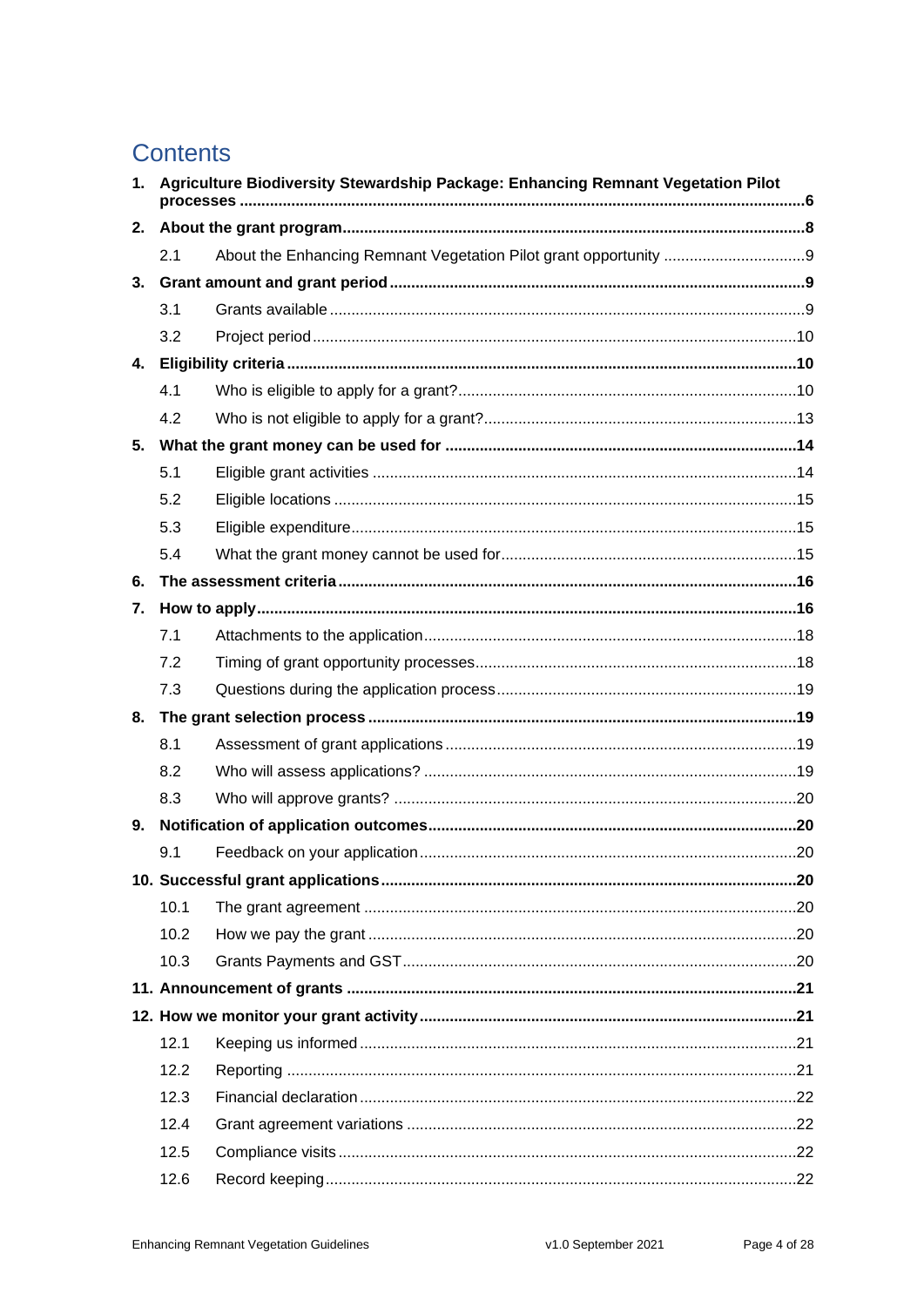| 12.8 |  |
|------|--|
|      |  |
|      |  |
|      |  |
| 13.3 |  |
|      |  |
|      |  |
|      |  |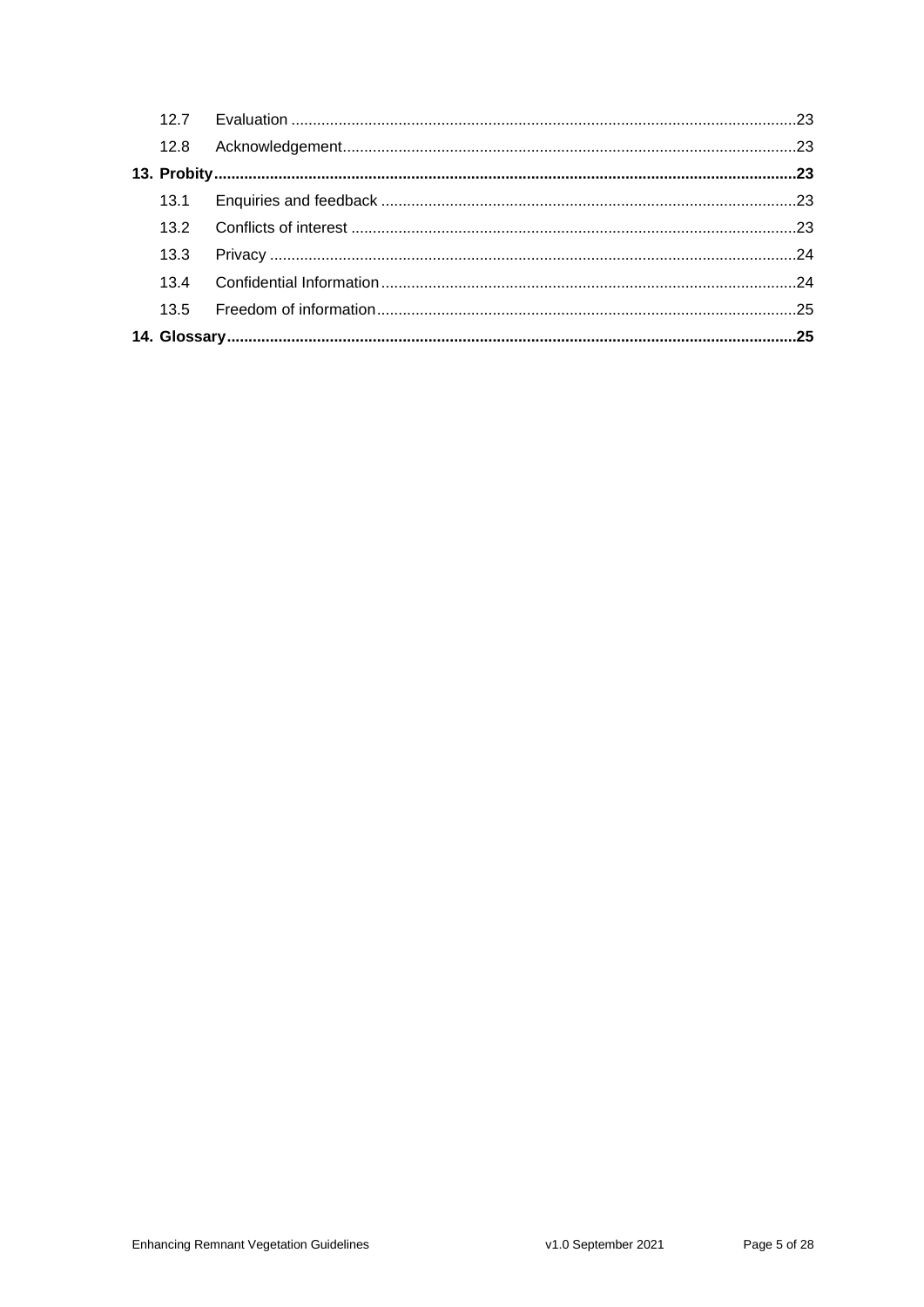# 1. Agriculture Biodiversity Stewardship Package: Enhancing Remnant Vegetation Pilot processes

### **Enhancing Remnant Vegetation Pilot participants**

If you participate in this pilot, you are offering to provide the Australian Government with biodiversity improvement services on your land over a 10-year period.

### ↓

#### **Look over the pilot documents**

The pilot documents are available at the [department's website.](https://www.agriculture.gov.au/ag-farm-food/natural-resources/landcare/sustaining-future-australian-farming/enhancing-remnant-vegetation-pilot) These documents provide details of the pilot rules and outline how to participate.

J

### **Develop a project idea and seek independent professional advice**

Having read through the pilot documents, develop an idea for a proposed project. The projects must protect and enhance the condition of existing native vegetation over 10 years. Once you have developed your project idea, we encourage you to seek appropriate independent professional advice (e.g. from financial and legal advisors and agronomists) before applying.

## J **Complete and submit an application**

Applications must be submitted through the [Agriculture Stewardship portal.](https://agsteward.com.au/program/index.html) In submitting an application, you will need to map the location of your proposed project using the online mapping tool, specify the management actions you propose to undertake and, where relevant, estimate the costs of the management actions.

### $\blacklozenge$ **Eligibility assessment**

We assess applications against the eligibility criteria and exclude ineligible applications.

#### $\blacklozenge$

#### **Prioritisation**

We will assess all eligible applications and, on the basis of their modelled costs and biodiversity benefits, determine a priority assessment list. Applications included on the priority assessment list will then be sent to the decision maker, or a delegated official, for approval. Once approved, these prioritised applications will proceed to the next phase of the assessment process. Applications that are not included on the priority assessment list may be reconsidered at a later date, or be deemed unsuccessful.

#### ↓

#### **Draft management plan**

We will incorporate your proposed activities into a draft management plan. A copy will be provided to the site assessor.

## J

### **Site assessment**

Applications included on the priority assessment list will be subject to a site assessment. We will pay for the site assessments, and they will be undertaken by government funded assessors through your local Natural Resource Management organisation. The assessors will visit your property and collect information including, but not limited to, the presence of native vegetation, and pests and weeds in your proposed project area.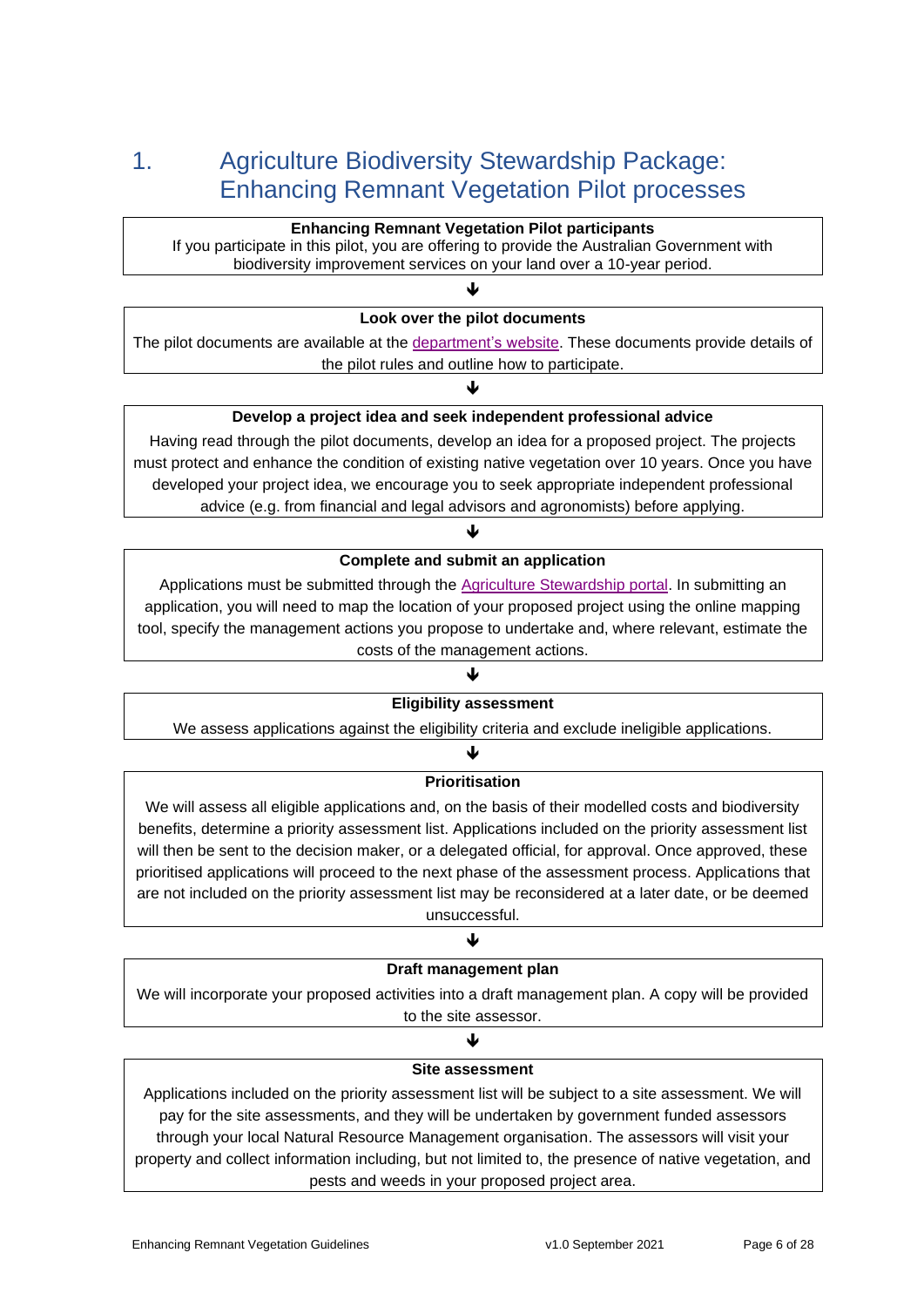### **Finalisation and submission of management plan**

We will send you your draft management plan for review. You can accept this management plan and submit to us without making changes, or you can revise certain details and then submit. It will become part of your application and will be considered by the assessment panel.

### ↓

### **Assessment panel makes recommendations on project selection**

An assessment panel will advise the decision maker on which projects are the best value for money. This will be based on the costs (the payments we would make to you) and benefits (the biodiversity improvement expected). This assessment will be based on information from a range of sources, including the application, data from the site assessment and your final management plan.

## J **Offers are approved and notified**

The decision maker approves successful projects and the biodiversity enhancement payment offer. We notify successful applicants of our payment offer for their biodiversity improvement services, and also notify unsuccessful applicants.

### ♥

#### **You consider the offer and the legal terms**

If you are successful, we will provide you with a legal agreement for your project. The agreement will identify the project area and its component parts and require you to implement the management activities detailed in the final management plan. In return for undertaking the management activities and providing the associated biodiversity services, you will receive biodiversity enhancement payments at designated intervals over the term of the agreement.

### ↓ **Payments**

When your legal agreement is signed, you will receive payments in accordance with the terms of the agreement. For example, this could be an initial payment for agreed establishment costs (like fencing and revegetation) and payments thereafter for the 'rental' value of your project area, as well as the costs of your prescribed management activities.

### $\blacklozenge$ **Ongoing obligations**

Your project must meet the requirements of this pilot, as set out in the legal agreement. There will be ongoing requirements for management, reporting and monitoring.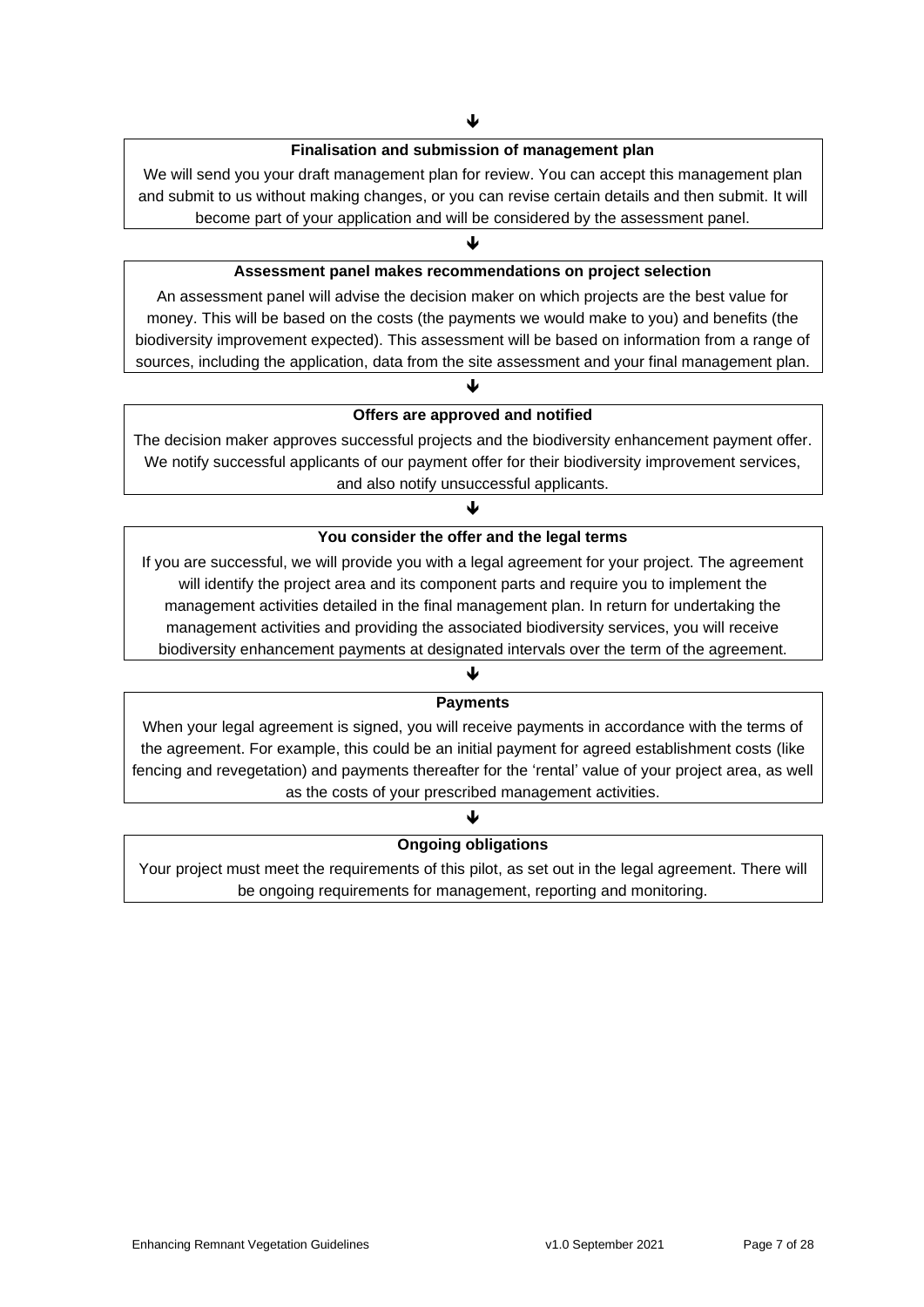## 1.1 Introduction

This document explains the Enhancing Remnant Vegetation Pilot (ERV Pilot), part of the Australian Government's Agriculture Biodiversity Stewardship Package (the package). The package is demonstrating market-based approaches for farmers to improve biodiversity on agricultural land.

Farmers can and are already taking steps to build farm resilience, by planting and maintaining vegetation that protect their soils, farm dams and waterways.

This Pilot trials a mechanism for farmers to provide biodiversity services by protecting and enhancing the condition of remnant vegetation on their properties. On-farm vegetation that cannot be cleared under existing state laws could be eligible for assessment and could receive payments if you make biodiversity improvements under this Pilot.

Over time, the aim is to create a credible and sustainable market mechanism that improves biodiversity and creates new income opportunities for farmers.

This document sets out:

- **•** the eligibility and assessment criteria
- how to apply
- how applications are considered
- how we make biodiversity enhancement payment offers
- how applicants are notified and paid
- how projects will be monitored and evaluated
- **•** responsibilities and expectations.

We have worked in close partnership with the Australian National University to develop the ERV Pilot.

## 2. About the grant program

Under the ERV Pilot remnant vegetation is defined as:

*uncleared native vegetation or regrowth native vegetation that, with appropriate management, could achieve the structure and composition of the original native vegetation community over at least two decades. For the avoidance of doubt, remnant vegetation includes natural features such as rock outcrops and wetlands.*

The ERV pilot has 5 core elements:

- 1. **Participation**: Participating farmers must commit to protecting and enhancing the condition of existing remnant vegetation on the project area. Revegetation can be undertaken as part of an ERV project, but only on up to 20% of the total project area, and the revegetation must enhance the condition of remnant vegetation that is included within the project.
- 2. **10-year agreements**: Participating farmers will enter into 10-year agreements with the Australian Government to protect and enhance specific areas of remnant vegetation ('remnant management areas') and any revegetation ('revegetation areas').
- 3. **Active management**: The agreements will require participating farmers to undertake one or more prescribed management activities in each remnant management area and revegetation area. The eligible management activities are grouped under five headings: enhanced grazing control; enhanced weed control; enhanced pest control; infill planting; and revegetation (see ERV Management Protocols for further details). These activities will be included in a management plan based on the project application.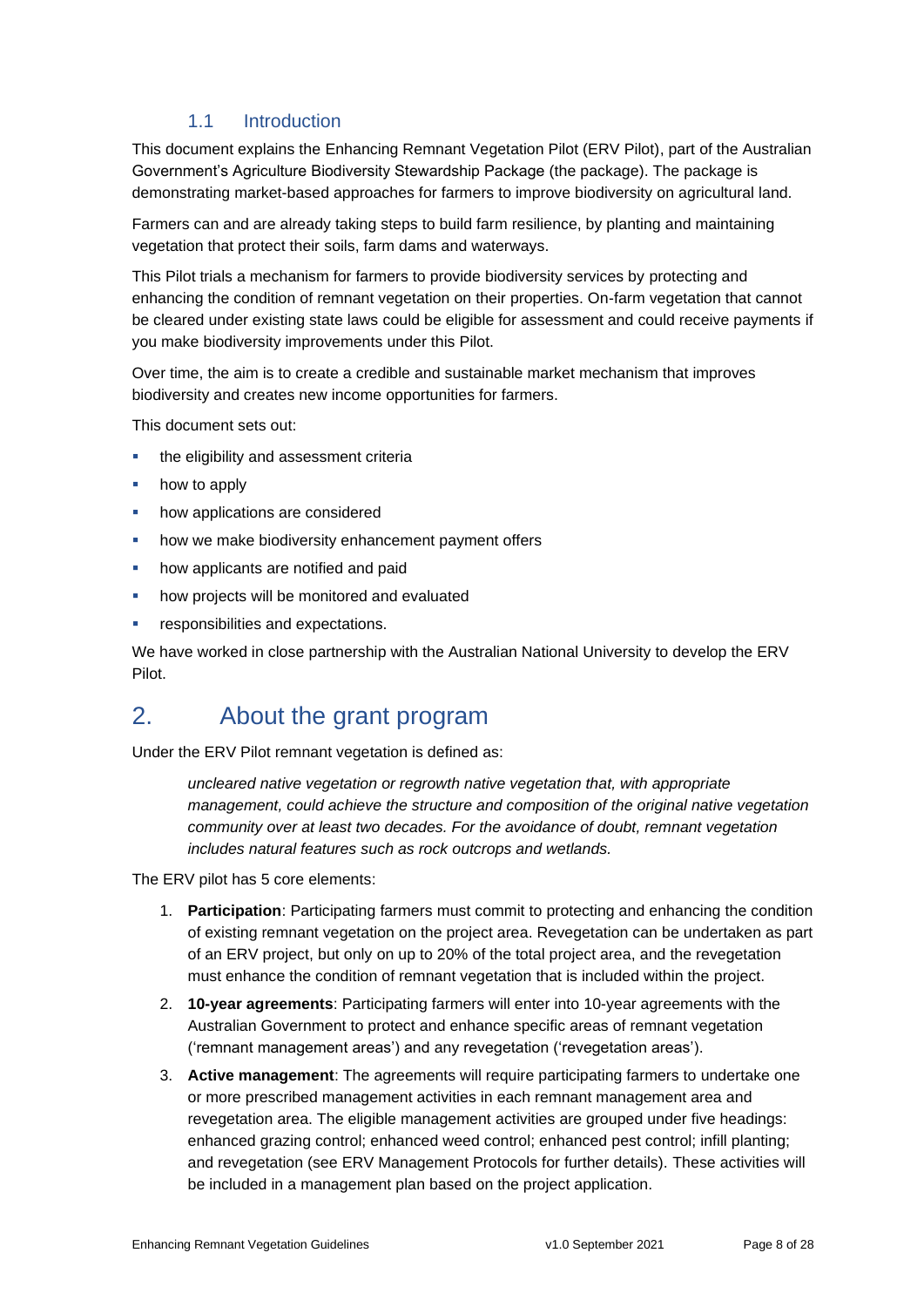- 4. **Monitoring, reporting and verification**: In addition to the management activities, participating farmers will be required to:
	- assist in monitoring and reporting on the condition of the vegetation in their remnant vegetation areas and revegetation areas;
	- report on the timing, intensity and cost of the management activities they undertake; and
	- periodically grant site assessors access to their properties to gather information on the condition of the vegetation and biodiversity in the project areas.

This information will be used for compliance purposes and to improve the scientific understanding of the different management activities and future market-based conservation programs.

5. **Payments to farmers**: In return, farmers will receive payments for biodiversity enhancement over the 10-year project period.

## **2.1 About the Enhancing Remnant Vegetation Pilot grant opportunity**

The objective of the ERV Pilot is to increase the levels of information, knowledge and experience on the use of market mechanisms to increase on-farm biodiversity stewardship, and includes:

- trialling cost-effective ways of engaging and rewarding farmers for providing biodiversity services across Australia's intensive agriculture zone
- trialling cost-effective ways of assessing the biodiversity benefits associated with different management activities and revegetation practices

The intended outcomes of the pilot are:

- an increase in the provision of farm-related biodiversity services through the development of a market-based approach to biodiversity payments
- an increase in confidence about the use of market-based mechanisms to support on-farm biodiversity stewardship
- **■** measurable improvements in the condition of biodiversity in participating Natural Resource Management (NRM) regions.

# 3. Grant amount and grant period

The total funding available for projects under the ERV Pilot component of the Agriculture Biodiversity Stewardship Package is up to \$36 million over 10 years from 2021-22 to 2031-32.

## **3.1 Grants available**

Successful applicants will receive biodiversity enhancement payments over the 10-year project period.

These payments will have two components.

- An **annual 'rental' component** that represents a 'rental' payment for using the land for conservation purposes. For the avoidance of doubt, the Australian Government will not lease or take any other legal proprietary interest in the project area.
	- $\circ$  The 'rental' component will be calculated based on the estimated market value of the land comprising the project area (i.e. both the remnant management areas and any revegetation areas). It will be paid annually and will increase by 3.5% per annum over the 10-year project period to reflect likely increases in land values.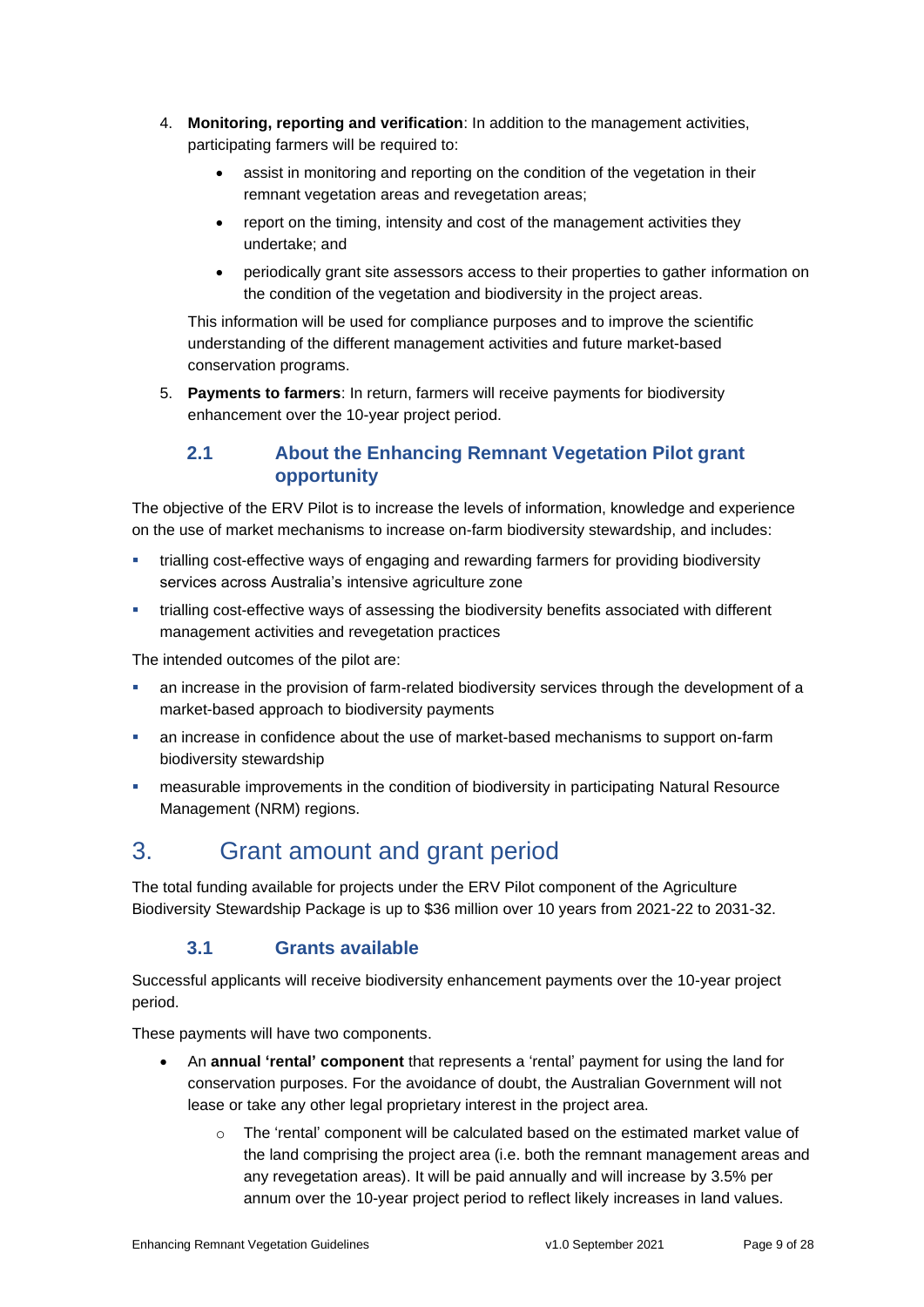- $\circ$  At the time of submitting the application, applicants can nominate a lower amount than their estimated 'rental' payment to increase their chances of a successful application.
- A **management activity component** that is designed to cover the cost of the additional management activities proposed to enhance the condition of the vegetation for biodiversity. The management activity component will be calculated based on the estimated cost of the applicant's proposed management activities.
	- $\circ$  This will be done using cost estimates submitted by applicants. However, the amounts payable will be capped for each relevant cost component. If an estimate submitted by an applicant exceeds the relevant cap, the cap price will be used for making the payment offer. The cap prices will not be published to help us test the use of a market-based approach to on-farm biodiversity improvements.
	- $\circ$  Table 1 on page 14 provides a summary of the pricing approach for each category of management activity. The management activity component will largely be paid in equal annual instalments. However, proponents may receive a larger initial payment where there are significant establishment cost items (e.g. fencing, revegetation, and infill plantings).
- The precise amounts of 'rental' and 'management activity' components will vary for each project, depending on the activities proposed and the 'rent' value of the land being used.

## **3.2 Project period**

ERV Pilot projects will operate and be funded for 10 years.

Successful applicants who enter into an ERV Pilot agreement can withdraw from the program at any time. However, if an applicant withdraws:

- they will cease receiving biodiversity enhancement payments from the date of their withdrawal; and
- **they will need to repay a portion of the payments they have received for management activities.** This portion will be determined by the department.

# 4. Eligibility criteria

Eligibility criteria apply to both the applicant and to the proposed project. You must provide the information we need to assess your eligibility and the eligibility of your proposed project.

If you, or your proposed project, do not meet all the eligibility criteria, your application will not undergo assessment.

Should you mistakenly lodge the application in the name of the wrong name or company structure in which you hold an interest, we can change it to another upon receipt of your written advice, at our discretion.

## **4.1 Who is eligible to apply for a grant?**

To be eligible you must:

- have an Australian Business Number (ABN)
- be registered for the purposes of GST
- be a permanent resident of Australia if you are applying as an individual
- have an account with an Australian financial institution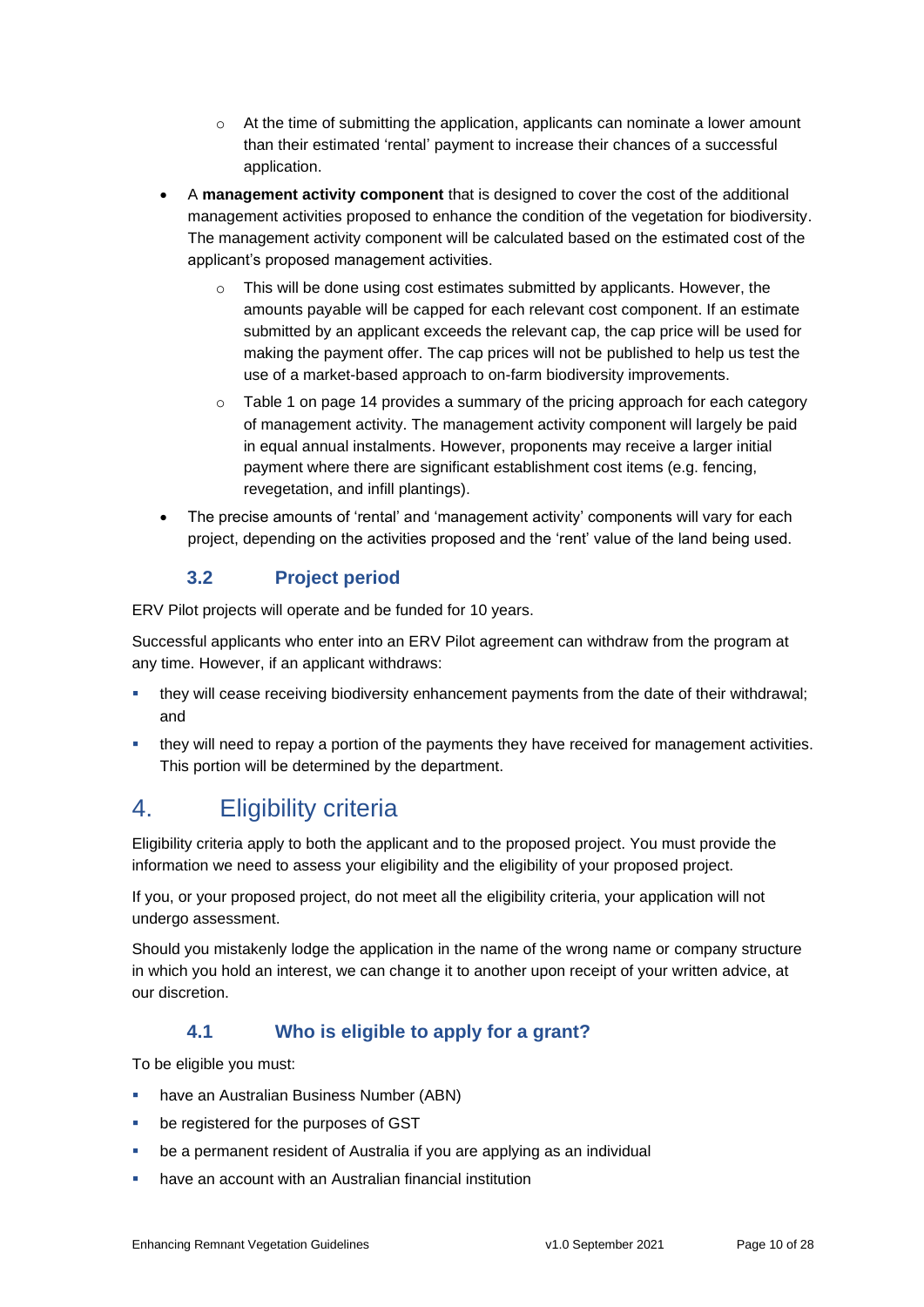■ own or lease land in one of the six NRM Pilot regions (see section 5.2)

and be one of the following entity types:

- **•** a company incorporated in Australia
- an individual or an incorporated trustee on behalf of a *trust*
- an incorporated association
- a registered charity or not-for-profit organisation
- an individual
- an Aboriginal and/or Torres Strait Islander Corporation registered under the *[Corporations](https://www.legislation.gov.au/Series/C2006A00124)  [\(Aboriginal and /or Torres Strait Islander\) Act 2006](https://www.legislation.gov.au/Series/C2006A00124)*
- persons
- Sole Traders.

Eligible applicants must satisfy the following requirements:

- Your *property* must be at least partly in one of the eligible Pilot regions (see below).
- Your property must be predominantly used for agricultural purposes. A property is predominantly used for agricultural purposes if, under the applicable state or territory planning laws, the majority of the land is zoned for agricultural land uses and, at the time of the application, the land is used to operate a commercial agricultural enterprise.
- You must be willing to grant access to site assessors as part of the assessment process, and to undertake an ERV project in accordance with the ERV Management Protocols and your agreed management plan.
- **•** You must have the legal right to control how the project area is used (e.g. you must hold freehold or leasehold title, or exclusive possession native title, to the land on which the project will be located). If you are a lessee, the term of your lease must run for the duration of the ERV agreement, otherwise you must apply jointly with the holder of the freehold title.
- **•** Where there is more than one interest holder in the land (e.g. where land is leased or there is joint ownership of land) then consent from all other interest holders must be obtained.
- You must provide a commitment to act with the utmost good faith in your engagements with the program. By acting in good faith, you are helping us learn important lessons about the trial to improve this scheme in the future.
- You cannot submit more than three applications in total, including as part of a group. If you submit more than three applications, only the first three will be considered and the remainder will be rendered ineligible, even if they were made as part of a group and the other members of the group had not submitted any other applications. Each application must be submitted as a separate application through the application portal and must have a separate project name and project description.

Eligible projects must satisfy the following requirements:

- All *projects* must be located entirely within a pilot region.
- Projects must cover an area of between 5 and 200 hectares. The total area of a project is referred to as the 'project area'.
- Project areas must contain at least one 'remnant management area'. Remnant management areas must satisfy the following requirements.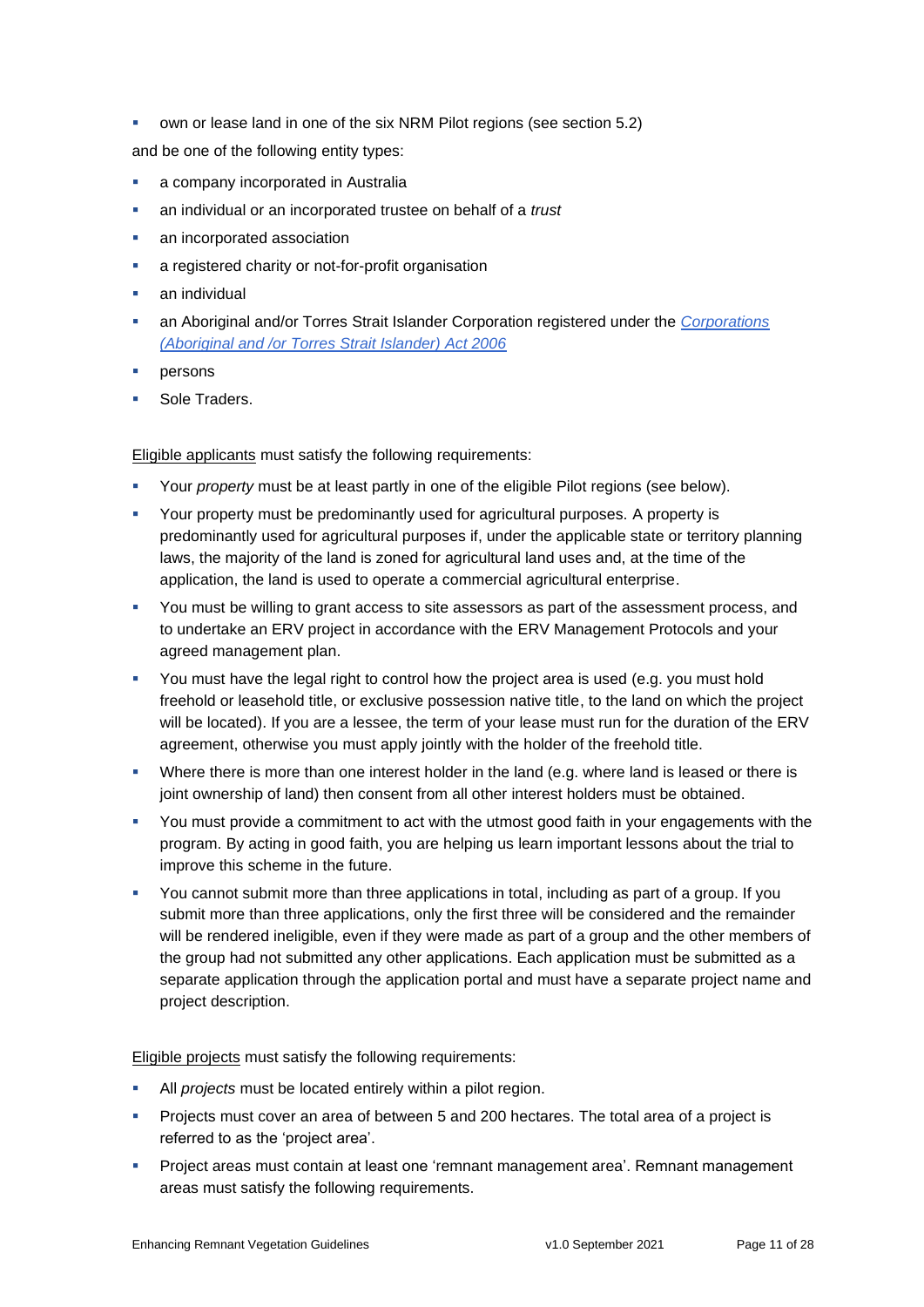- They must consist exclusively of remnant vegetation, with the exception of small features like cleared fence lines and management tracks that do not, in aggregate, constitute more than 5% of the area.
- They must be at least 1 hectare in size (and be part of a total project size of between 5-200 hectares).
- If the remnant management area does not directly adjoin a larger area of protected remnant vegetation, it must have an average minimum width of at least 30m on its short axis. 'Protected remnant vegetation' is remnant vegetation protected in a public conservation reserve (e.g. a national park, flora reserve) or under a permanent conservation covenant or other similar legal agreement that attaches to title (or 'runs with the land').
- They must be managed over the term of the agreement with the intent of enhancing the condition of remnant vegetation.
- They must not include remnant vegetation that is already required to be protected under:
	- $\circ$  a conservation covenant, conservation agreement or other similar legal agreement that attaches to title (or 'runs with the land'); or
	- o the Emissions Reduction Fund (*Carbon Credits (Carbon Farming Initiative) Act 2011*  (Cth)).
- Project areas can include 'revegetation areas', being areas where native vegetation is regenerated through natural regeneration or plantings (direct seeding or planting propagated seedling stock). However, revegetation areas must satisfy the following requirements.
	- They must not include mature remnant vegetation, being uncleared native vegetation or regrowth native vegetation that has the structure and composition of the original native vegetation community. For the avoidance of doubt, isolated paddock trees that are not within remnant vegetation can be included in revegetation areas.
	- The revegetation in a revegetation area must:
		- $\circ$  be designed to enhance the condition of existing remnant vegetation areas (e.g. by providing a buffer area around remnant vegetation or by linking two or more areas of remnant vegetation);
		- o broadly reflect the structure and composition of the local vegetation community; and
		- o be undertaken in accordance with the ERV Management Protocols.
	- All revegetation areas must:
		- o directly adjoin a remnant management area;
		- o be at least 0.25 hectare in size;
		- $\circ$  have an average minimum width of 30m (stem-to-stem) on their short axis; and
		- o be at least 50m (100m for South West WA applicants) from buildings used for residential or commercial purposes.
	- **•** In aggregate, the revegetation areas included in a project must not comprise more than 20 per cent of the total project area.
- A project can have remnant management areas and revegetation areas that are located on different properties and different land titles. However, the applicant for such a project must have the legal right to control how all the relevant parcels of land are used.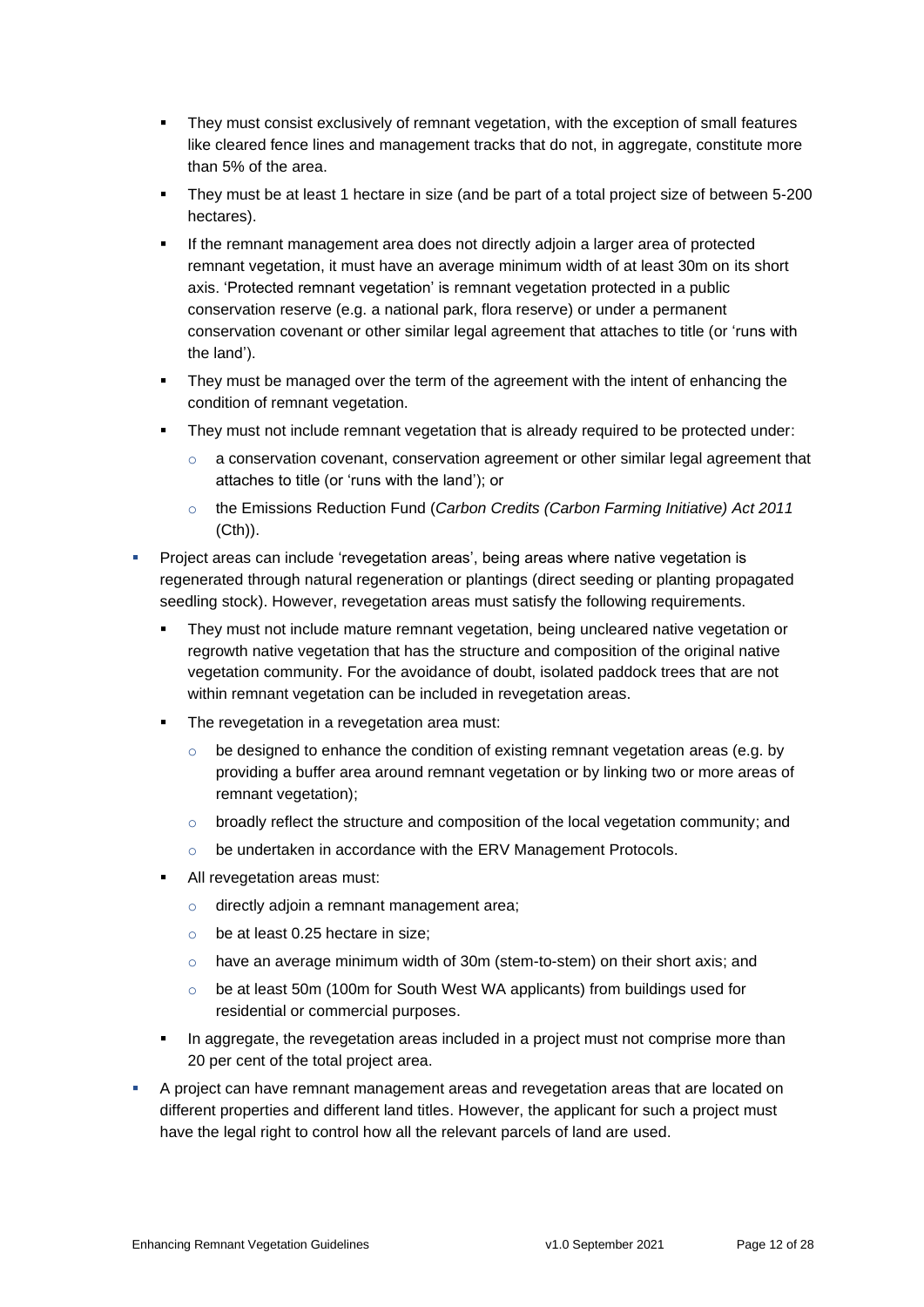- Projects must include one or more prescribed management activities in each remnant management area and revegetation area. The management activities are detailed in the ERV Management Protocols and are grouped under five headings:
	- enhanced grazing control;
	- enhanced weed control:
	- enhanced pest control;
	- infill planting; and
	- **■** revegetation.
- The management activities that are included in a project:
	- must not be required to be carried out under a law of the Commonwealth, or a State or Territory;
	- **■** must not receive support under another federal, state/territory or local government environment or natural resource management program; and
	- must be additional to current management activities.
- **•** Applications can be submitted as jointly managed or group projects. Coordination between such projects will need to be driven and managed by landowners amongst themselves. Each application must be submitted on its own and will be assessed on its own merits.

The ERV Management Protocols are available at: [https://www.agriculture.gov.au/agriculturestewardship.](https://www.agriculture.gov.au/agriculturestewardship)

## **4.2 Who is not eligible to apply for a grant?**

You are not eligible to apply if you are:

- an organisation, or your project partner is an organisation, included on the National Redress Scheme's website on the list of 'Institutions that have not joined or signified their intent to join the Scheme' [\(www.nationalredress.gov.au\)](http://www.nationalredress.gov.au/)
- **•** a Commonwealth, state, territory or local government agency or body (including government business enterprises)
- unincorporated association
- overseas resident/organisation
- an Australian local government body
- an Australian state or territory government body
- **Corporate Commonwealth Entity**
- Non-Corporate Commonwealth Entity
- **Non-Corporate Commonwealth Statutory Authority**
- Commonwealth Company
- **Corporate State or Territory Entity**
- Non-corporate State or Territory Entity
- Non-corporate State or Territory Statutory Authority
- Local Government<sup>1</sup>

<sup>&</sup>lt;sup>1</sup> Includes New South Wales local governments created as body politics.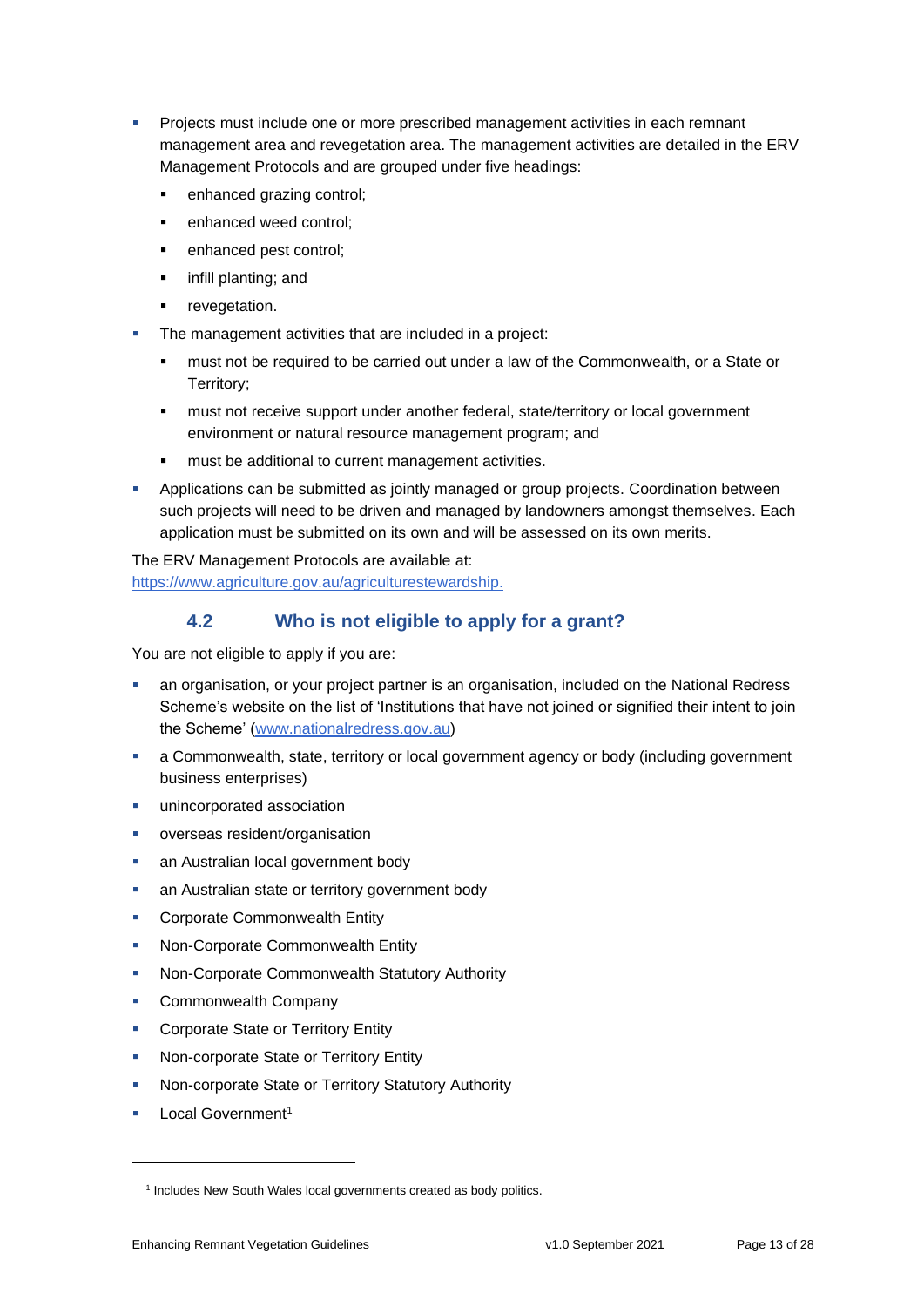- **•** International Entity
- Rural Research and Development Corporations<sup>2</sup>
- a registered higher education provider for the purposes of the *Tertiary Education Quality and Standards Agency Act 2011* (Cth), that is registered in a provider category that permits the use of the word 'university'
- **any organisation not included in section 4.1.**

# 5. What the grant money can be used for

## **5.1 Eligible grant activities**

Eligible grant activities are broadly defined as management activities which are reasonably required to protect and enhance the condition of remnant vegetation for biodiversity within your project area. The ERV Management Protocols detail program requirements and eligible management activities. The payment offered for management activities will be determined by the methods described provided in Table 1 below.

To be eligible, the assessment panel must consider the management activities outlined in your project application as reasonably required to protect and enhance the condition of remnant vegetation for biodiversity within your project area.

| <b>Management activity</b> | <b>Pricing method</b>                                                                                                                                                                                                                                                                                                 |
|----------------------------|-----------------------------------------------------------------------------------------------------------------------------------------------------------------------------------------------------------------------------------------------------------------------------------------------------------------------|
| Enhanced grazing control   | Cost of proposed fencing and any proposed new watering points,<br>as estimated by applicant (subject to caps in relevant cost<br>categories; e.g. for fencing, the cost categories are fencing<br>materials (wire, pickets and droppers, strainer assemblies, and<br>gates) and labour and other installation costs). |
| Enhanced weed control      | Cost of proposed enhanced weed management, as estimated by<br>applicant (subject to caps). Applicants will need to estimate the<br>proposed number of hours of labour on additional weeding per<br>year, along with an all-inclusive (labour and materials) hourly cost.                                              |
| Enhanced pest control      | Cost of proposed enhanced pest management, as estimated by<br>applicant (subject to caps). Applicants will need to estimate the<br>proposed number of hours of labour on additional pest control per<br>year, along with an all-inclusive (labour and materials) hourly cost.                                         |
| Infill planting            | Cost of proposed infill planting, as estimated by applicant (subject<br>to caps in each cost category - soil preparation, plants and<br>planting, tree protection and post-establishment watering).                                                                                                                   |
| Revegetation               | Cost of proposed revegetation as estimated by applicant (subject to<br>caps in each cost category - site preparation, soil preparation,<br>plants and planting, tree protection and recurrent management).<br>Recurrent management is limited to pest control, weed control and<br>post-establishment watering.       |

**Table 1 Overview of eligible management pricing method**

<sup>2</sup> Australia's Rural Research and Development Corporations allow Australian government and primary producers to coinvest in research and development (R&D). There are currently 15 RDCs: 5 Commonwealth statutory bodies and 10 industry-owned companies. All RDCs manage R&D services.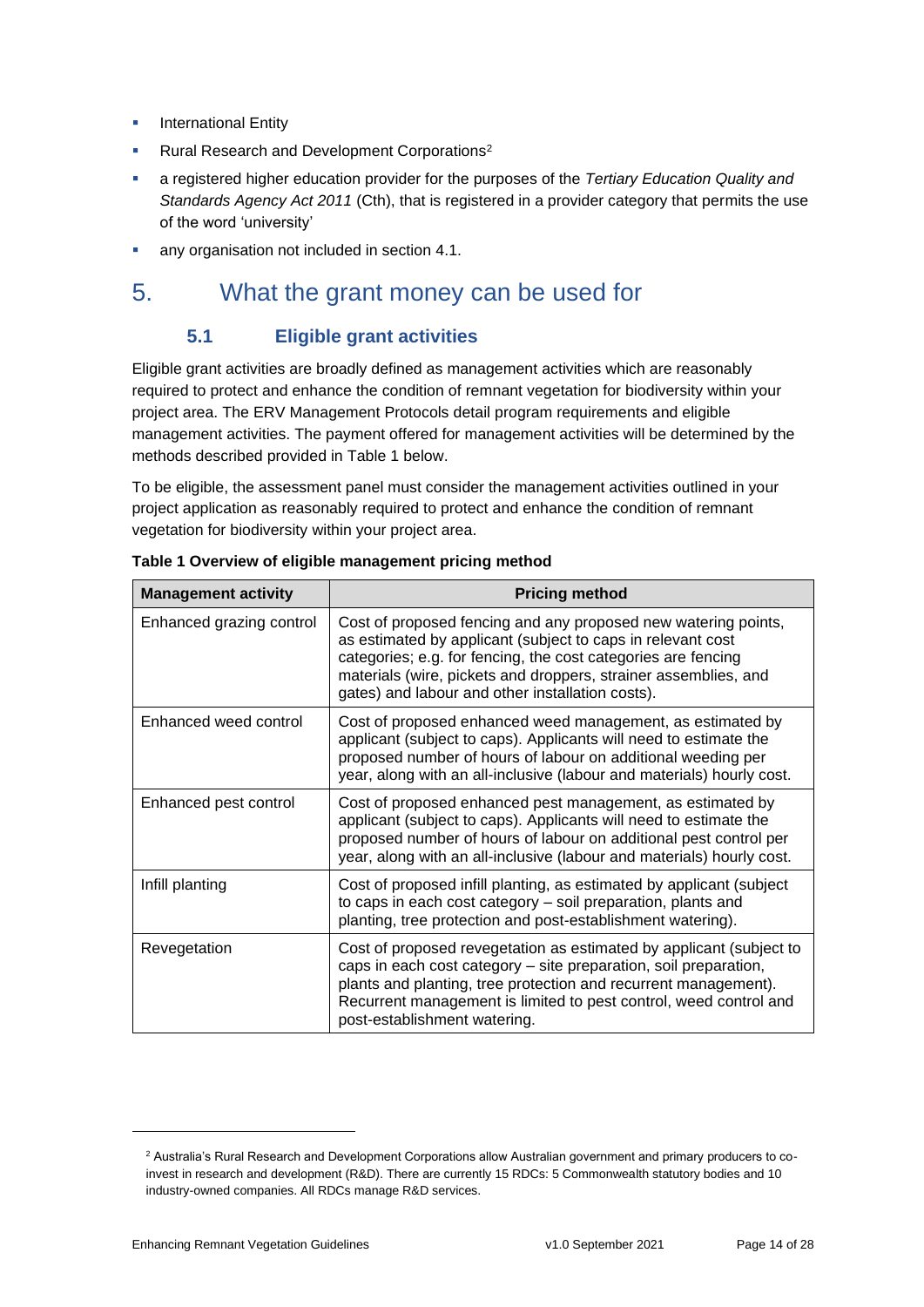## **5.2 Eligible locations**

To be eligible to participate in the Pilot, your project must be in one of six eligible NRM regions. The eligible NRM regions are:

- **E** Burnett-Mary in Queensland
- **E** Central West in New South Wales
- **North Central in Victoria**
- **NRM North in Tasmania**
- **Eyre Peninsula in South Australia**
- South West in Western Australia.

### Figure 1 Map of eligible pilot regions.



## **5.3 Eligible expenditure**

You can only spend the component of funding for management activities on the activities in your management plan.

The 'rental' component is not tied to specific activities.

See section 3.1 for further information on the ERV Pilot payment model.

## **5.4 What the grant money cannot be used for**

The money cannot be used to fund activities that breach any land management, environmental or other law or regulation applicable to that parcel of land.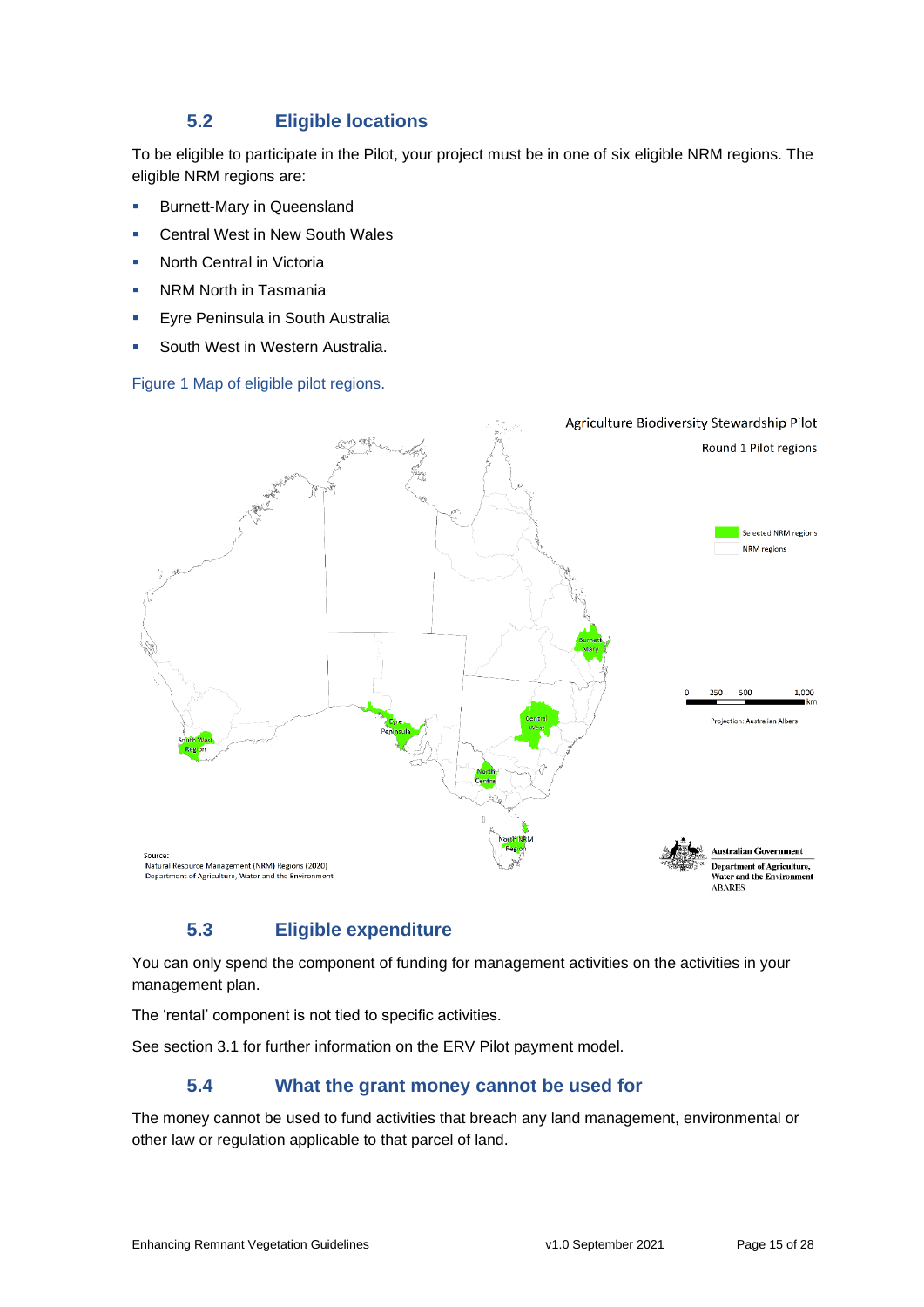# 6. The assessment criteria

All eligible applications will be assessed using the cost-benefit analysis of their modelled costs and biodiversity benefits.

- The modelled biodiversity benefit is a score of the projected regional biodiversity improvements that are likely to result from the management activities proposed by the applicant.
	- The biodiversity benefit score assigned to a project will reflect the predicted benefit of the proposed management activities to vegetation condition for biodiversity across the site and adjacent land, as well as the value of that condition change to biodiversity conservation across the region.
	- **•** The score will be calculated based on several factors, including the size and shape of the proposed project areas, the location of the areas, their association with threatened species and ecosystems, their contributions to connectivity and corridors, the current condition of project areas, and their proximity to watercourses.
- The modelled costs will be based on the cost of proposed management activities capped where they exceed certain amounts, and the 'rental' cost (as detailed in Section 3.1). This creates the biodiversity enhancement payment offers, and is the modelled cost.

All eligible applications will then be given a benefit cost score, where the biodiversity benefit score is divided by the estimated biodiversity enhancement payment offer. Applications are then ranked from highest to lowest benefit-cost score. Having regard to the benefit-post scores a priority assessment list will then be prepared and sent to the decision maker, or a delegated official, for approval. Once approved, these prioritised applications will proceed to the next phase of the assessment process involving site assessment.

Following site assessment, the modelled costs and biodiversity benefits will be recalculated using data collected from the site assessment and final management plan. Benefit cost scores will be recalculated and submitted to the panel to help the panel make its recommendations. The panel may recommend projects that are not the most highly ranked where they believe it is necessary to ensure the Pilot achieves its objectives.

Applicants should be mindful of the competitive nature of the ERV Pilot when designing their projects and submitting an application. There are four main ways of improving the competitiveness of your application.

- Designing projects that will protect and enhance the condition of remnant vegetation that is of high regional conservation priority (e.g. remnant vegetation that is part of a habitat/vegetation type that has been extensively cleared).
- **■** Undertaking management activities that are likely to generate the greatest improvements in the condition of biodiversity at the lowest cost.
- **Providing in-kind contributions to the project. This can be done by submitting lower cost** estimates for nominated management activities in your application.
- **•** Nominating an alternative rental payment that is lower than the estimate provided on the [Agriculture Stewardship portal.](https://www.agriculture.gov.au/ag-farm-food/natural-resources/landcare/sustaining-future-australian-farming)

# 7. How to apply

Before applying, you must read and understand this document.

We strongly recommend that you seek independent professional advice about your participation in this pilot, potentially including financial, legal and agronomy specialists.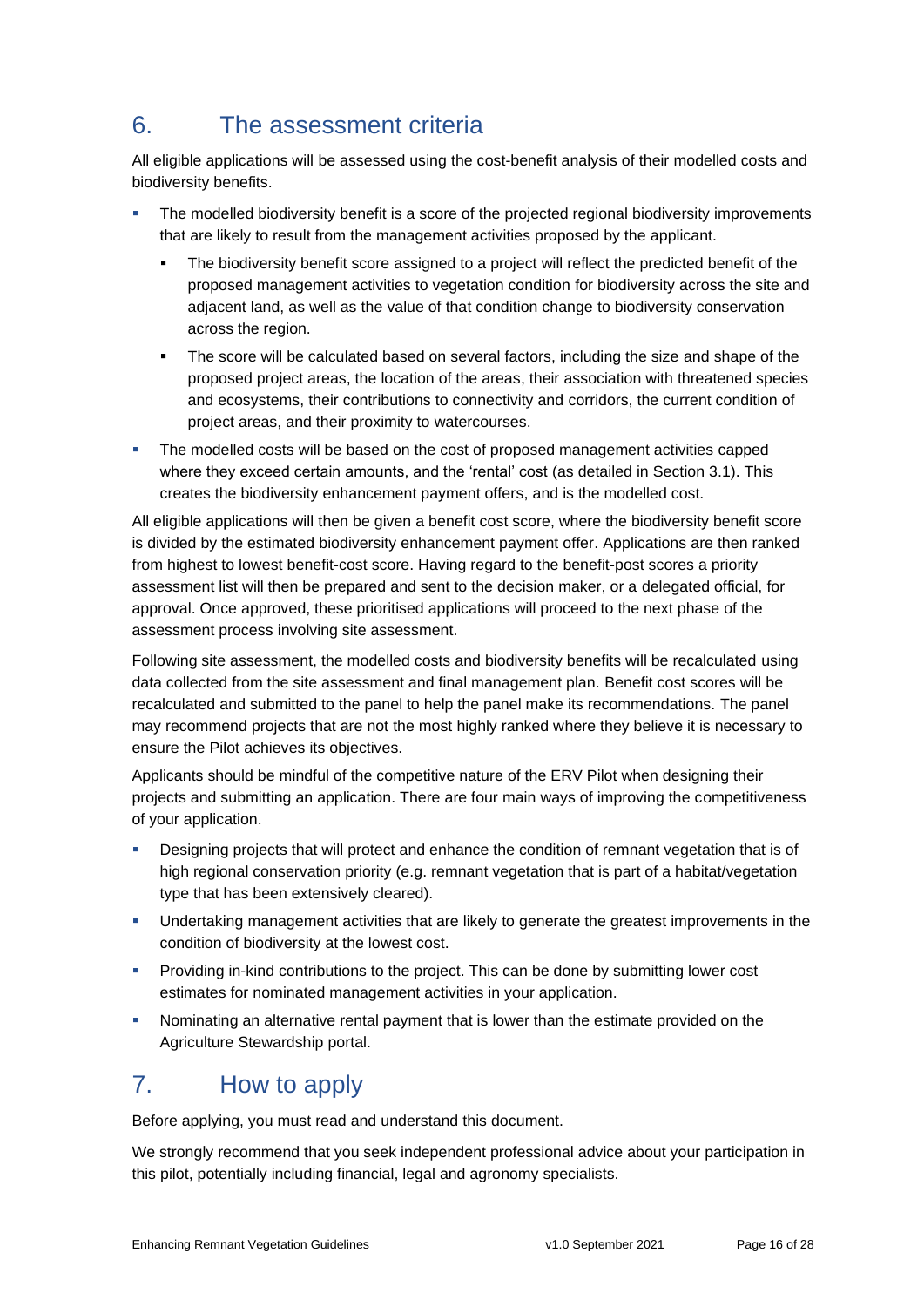The application and assessment process is divided into seven phases:

- 1. Application
- 2. Eligibility and prioritisation assessment
- 3. Draft management plan
- 4. Site assessment
- 5. Finalisation and submission of management plan
- 6. Final assessment
- 7. Project selection and making of offers.

### **Application timelines**

Round 1 Applications open 29 September 2021

Round 1 Applications close 27 October 2021

**Note:** Further rounds may take place if the full amount of funding is not exhausted. Applications that are not prioritised in the first pilot round may be reconsidered by the assessment panel at a later date or deemed unsuccessful.

### Table 1 How to apply for the ERV Pilot

#### **To apply you must:**

1. Complete the application through the Agriculture Stewardship portal, which can be accessed via: [agsteward.com.au](https://agsteward.com.au/)

2. In the Agriculture Stewardship portal:

- Map your proposed remnant management areas and revegetation areas.
- Provide your personal details (and the details of the entity on behalf of which you are making the application) and the address of the property on which the project will be located.
- For each remnant management area:
	- o provide information on the condition of the land and its management history;
	- o nominate the management activities you intend to undertake;
	- $\circ$  provide details on the nature and intensity of the proposed management activities; and
	- o estimate the cost of the proposed management activities.
- For each revegetation area:
	- $\circ$  provide information on the condition of the land;
	- o nominate how you intend to revegetate the area; and
	- o estimate the cost of the proposed revegetation and associated recurrent management costs.
- If you want to, nominate an alternative rental payment that is lower than the estimate provided on the web portal (in order to increase the competitiveness of your application).
- Submit the application.

Applicants should ensure the remnant management areas and revegetation areas are mapped as accurately as possible because information on the location and characteristics of your project area is used in the assessment process.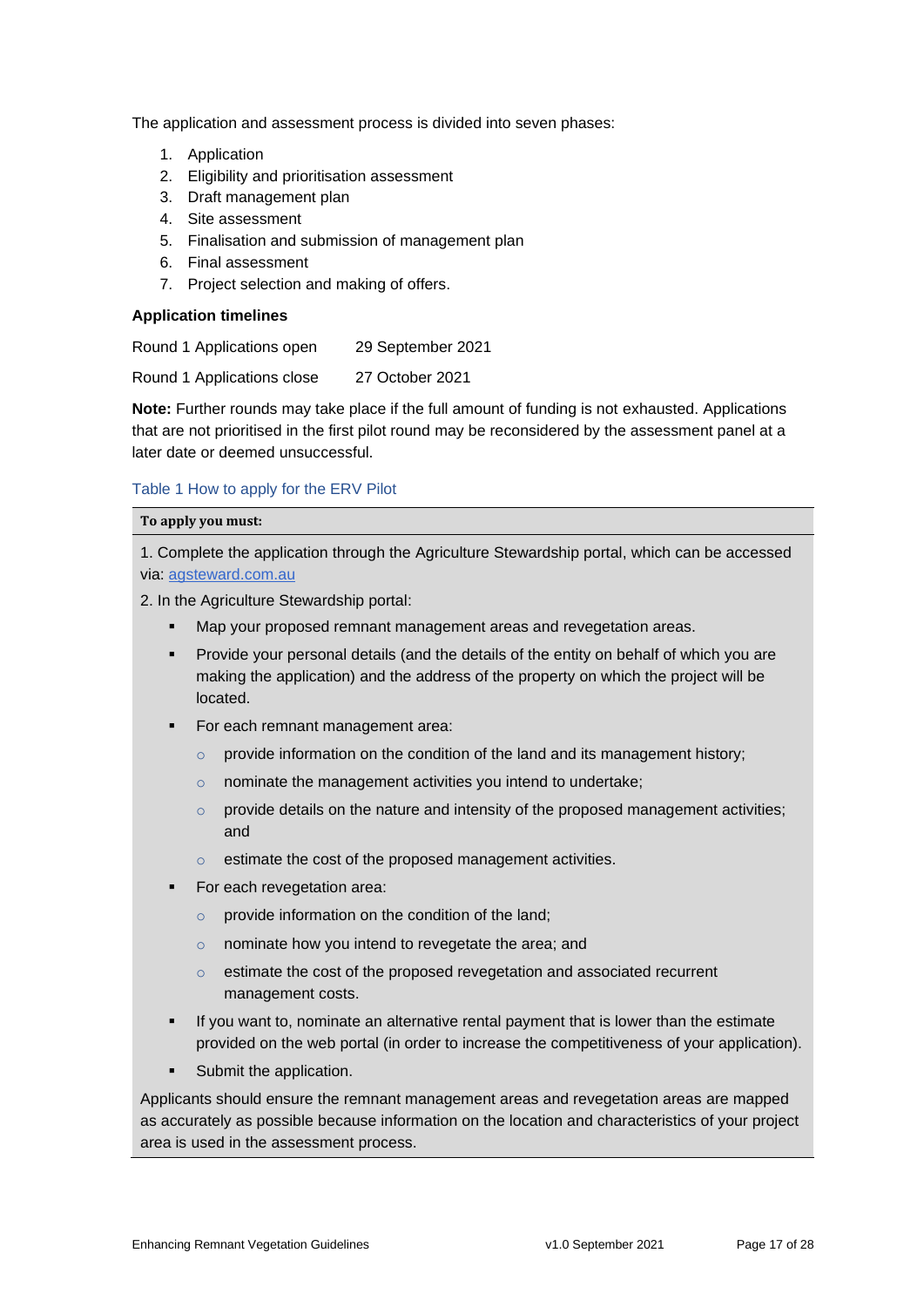A price guide will be published to help farmers in scoping projects and determining whether they want to participate in the Pilot.

An application guide will also be published to step applicants through how to complete an application for the ERV Pilot through the Agriculture Stewardship portal.

The price guide and application guide are available at the [department's website.](https://www.agriculture.gov.au/ag-farm-food/natural-resources/landcare/sustaining-future-australian-farming/enhancing-remnant-vegetation-pilot)

The cost estimates must not include the cost of management activities that:

- are not additional to current management activities;
- are required to be carried out by or under a law of the Commonwealth or a state or territory; and
- are already funded under another Australian Government, state, territory or local government environment or natural resource management program.

You are responsible for ensuring that your application addresses the eligibility criteria and is complete and accurate. Applications that contain false or misleading information may be excluded from consideration. Giving false or misleading information is also an offence under the *Criminal Code Act 1995 (Cth).*

You must notify us if there are any key changes to your organisation or its business activities, particularly if they affect your ability to meet your obligations under the project, carry on business or pay debts due. The legal agreement will contain provisions that apply if you sell the land on which the project is established.

If you find an error in your application after submitting it, you should contact us immediately at [agstewardship@awe.gov.au](mailto:agstewardship@awe.gov.au) or 1800 329 055.

You cannot change your application after the closing date and time.

If we find an error or information that is missing, we may ask for clarification or additional information from you that will not change the nature of your application. However, we can refuse to accept any additional information from you that would change your submission after the application closing time.

You should keep a copy of the confirmation notice you receive on the Agriculture Stewardship webportal when you submit your application and any supporting documents.

We will acknowledge that we have received your application within 2 to 3 working days.

If you need further guidance on the application process or if you are unable to submit an application online, contact us at [agstewardship@awe.gov.au](mailto:agstewardship@awe.gov.auo) or 1800 329 055.

## **7.1 Attachments to the application**

Applicants are not required to submit attachments to their application when applying to participate in the ERV Pilot.

### **7.2 Timing of grant opportunity processes**

You must submit an application between the published opening and closing dates.

### **Late applications**

Late applications will not be assessed except in exceptional circumstances, but can be considered for future rounds of the pilot should sufficient funds remain.

#### Table 2 Activity timeframes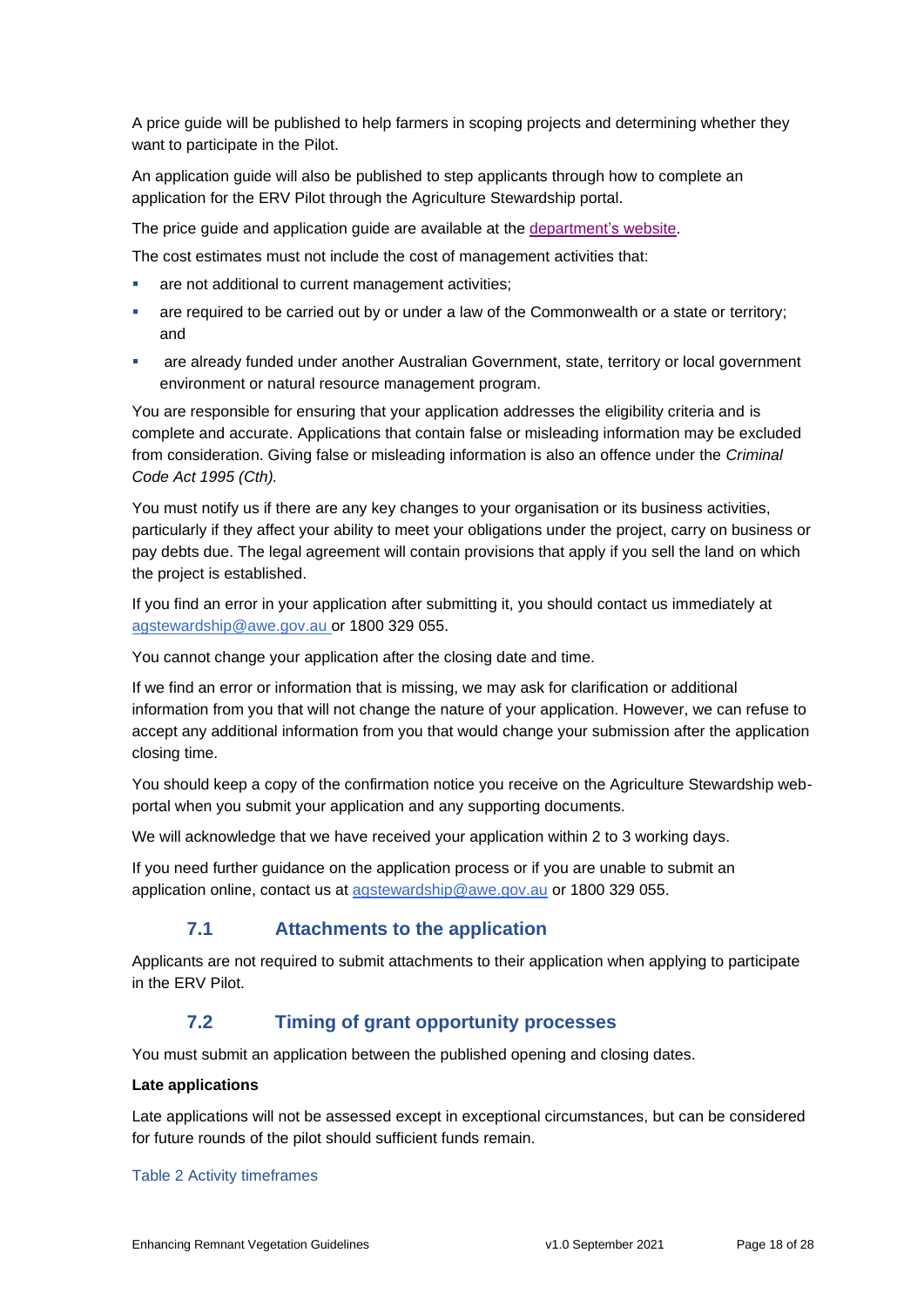| <b>Activity</b>                                                                                                                                                          | <b>Timeframe</b>                                                                                |
|--------------------------------------------------------------------------------------------------------------------------------------------------------------------------|-------------------------------------------------------------------------------------------------|
| Applications open                                                                                                                                                        | 4 weeks                                                                                         |
| Prioritisation of applications, approval of prioritisation list by<br>decision maker or a delegated official, and notification of those<br>proceeding to site assessment | 2 weeks                                                                                         |
| Site assessment                                                                                                                                                          | 4 weeks                                                                                         |
| Assessment of applications and make biodiversity<br>enhancement payment offers to applicants                                                                             | 3 weeks                                                                                         |
| Applicant consideration of offer                                                                                                                                         | 4 weeks                                                                                         |
| Earliest possible project start date                                                                                                                                     | <b>Early 2022</b>                                                                               |
| Undertake management activities                                                                                                                                          | Over 10 year project period in<br>accordance with the<br>agreement and final<br>management plan |
| End date of activity or agreement                                                                                                                                        | 10 years after the date on<br>which the contract is signed.                                     |

## **7.3 Questions during the application process**

If you have any questions during the application period, contact us by email at: agstewardship@agriculture.gov.au or via phone at 1800 329 055.

Updated frequently asked questions and their answers will be published [GrantConnect.](https://www.grants.gov.au/)

Applications will be subject to an initial screening to determine whether the project and applicant meet the eligibility requirements.

Applications that are eligible will be assessed and ranked in accordance with the process detailed in this section.

# 8. The grant selection process

Applications will be selected using a staged selection approach, as detailed below.

## **8.1 Assessment of grant applications**

Section 6 determines the assessment criteria and how value for money should be determined.

When the assessment panel meets, they will consider your application on its merits, based on:

- how well it meets the criteria
- how it compares to other applications
- whether it provides value with relevant money, as judged by cost benefit analysis and proper testing of the protocols across all regions to ensure robust testing of the pilot design and methodology in a range of farming systems and vegetation types.

## **8.2 Who will assess applications?**

An assessment panel, chaired by a senior officer of the department will assess applications. The panel will include the chair, 2 departmental employees, and 2 specialist advisors from the ANU.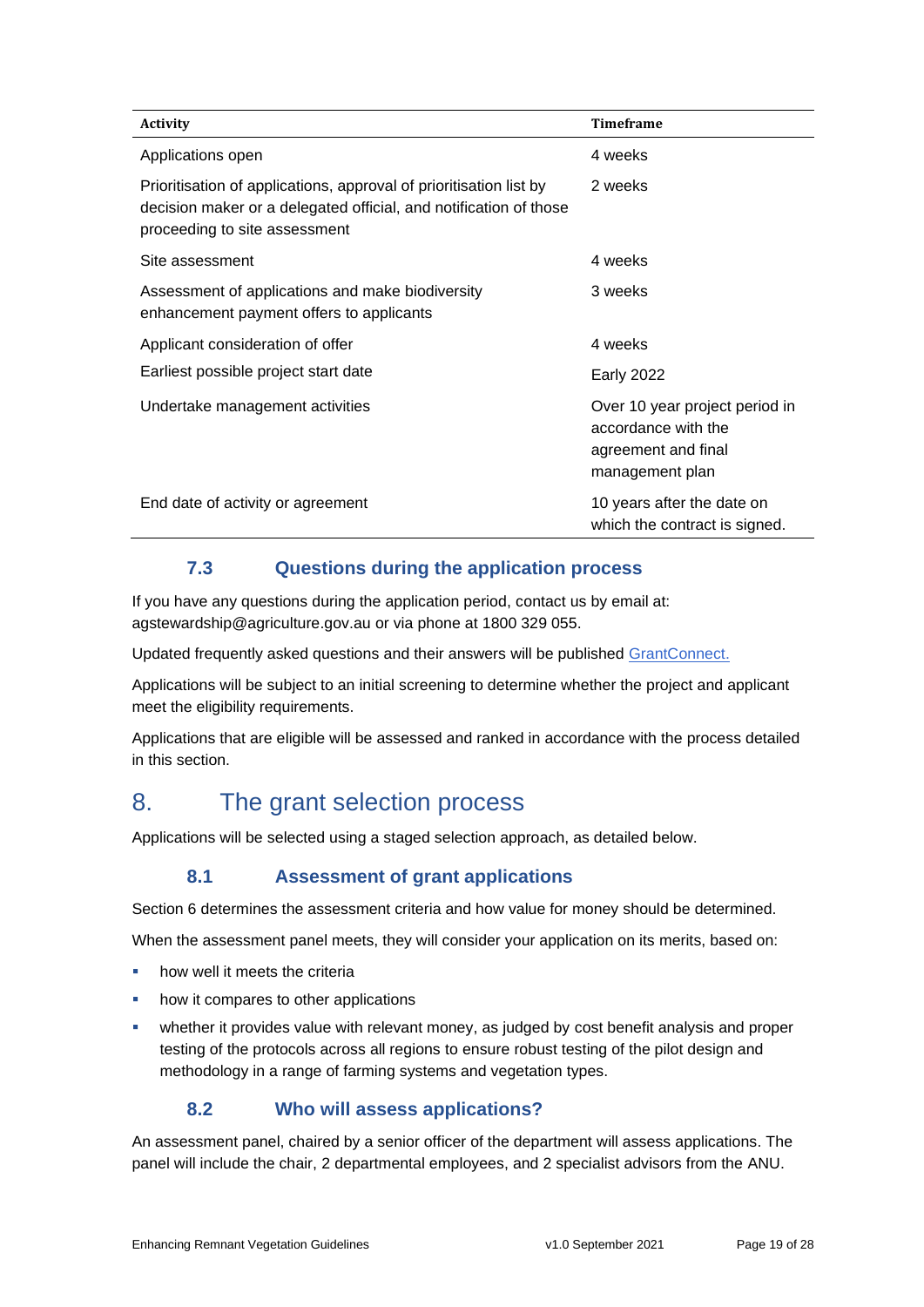An independent probity advisor will support the assessment panel and other experts may be invited by the chair in a non-voting capacity.

Where external experts or advisors are part of the assessment process and are not a Commonwealth Official, they will be expected to perform their duties in accordance with the Commonwealth Grants Rules and Guidelines [\(CGRGs\)](https://www.finance.gov.au/government/commonwealth-grants/commonwealth-grants-rules-and-guidelines).

## **8.3 Who will approve grants?**

After considering the advice from the assessment panel, the Minister for Agriculture will decide which projects receive offers and the terms of the offers. Minister may choose to accept or reject the panel's recommendations, based on their judgment of what is in the public interest.

# 9. Notification of application outcomes

We will advise you of the outcome of your application in writing. If you are successful, we will advise you of any specific conditions attached to the grant.

You can submit a new application for the same project (or a similar project) in any future grant opportunities under the program. You should include new or more information to address any weaknesses that may have prevented your previous application from being successful.

## **9.1 Feedback on your application**

If you are unsuccessful, you may ask for feedback by contacting the department.

# 10. Successful grant applications

## **10.1 The grant agreement**

Successful applicants will be notified and sent an agreement, with details of the biodiversity enhancement payment offer and contracted project activities.

Upon receiving the offer, applicants will be given the opportunity to propose good faith variations to the details of the project – for example, minor modifications to the size of the remnant management areas and any revegetation areas. Any proposed modifications will be accepted or rejected at our discretion, to ensure that it does not compromise the integrity and fairness of the selection process. Where variations are made to the project, the payment offer may also change.

The agreement will require the contracted party to undertake the management activities in accordance with the final management plan so as to protect and enhance the remnant native vegetation.

## **10.2 How we pay the grant**

A payment schedule will be included in the grant agreement.

We will make payments according to an agreed schedule set out in the grant agreement.

## **10.3 Grants Payments and GST**

If you are registered for the [Goods and Services Tax \(GST\),](https://www.ato.gov.au/Business/GST/Registering-for-GST/) where applicable, we will add GST to your grant payment and issue you with a [Recipient Created Tax Invoice.](https://www.ato.gov.au/business/gst/in-detail/managing-gst-in-your-business/tax-invoices/recipient-created-tax-invoices/)

Grants are assessable income for taxation purposes, unless exempted by a taxation law. We recommend you seek independent professional advice on your taxation obligations or seek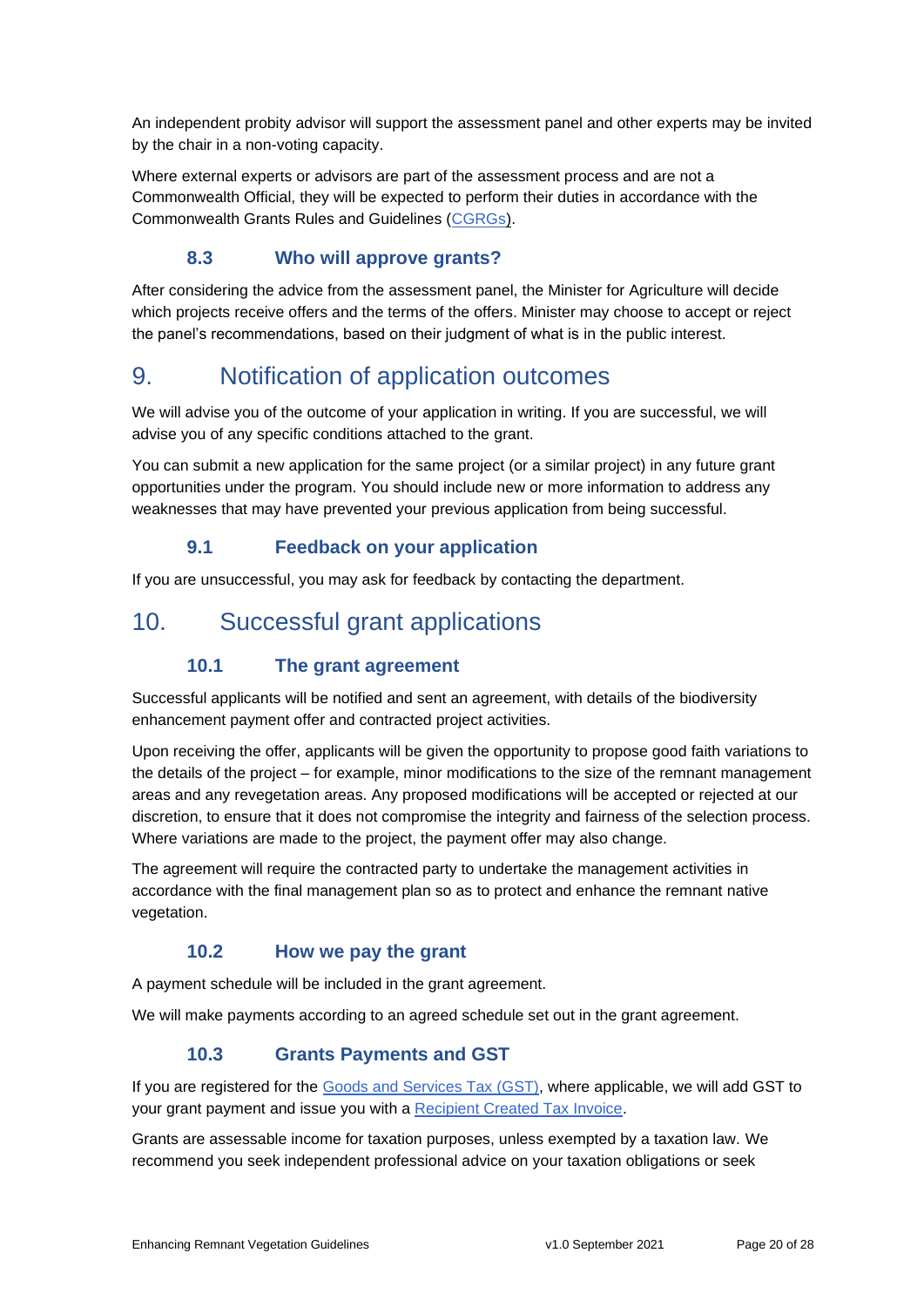assistance from the [Australian Taxation Office.](https://www.ato.gov.au/)<sup>3</sup> We do not provide advice on your particular taxation circumstances.

# 11. Announcement of grants

If successful, your grant will be listed on the [GrantConnect](https://www.grants.gov.au/) website 21 calendar days after the date of effect as required by Section 5.3 of the [CGRGs.](https://www.finance.gov.au/government/commonwealth-grants/commonwealth-grants-rules-and-guidelines)

# 12. How we monitor your grant activity

To meet monitoring requirements, farmers participating in the ERV Pilot will be required to:

- allow designated parties to access the sites for monitoring purposes
- **■** take annual photographs of the project area, following a simple procedure using a smartphone or GPS-enabled digital camera, and provide them to DAWE.

Monitoring visits will occur in accordance with a rotational scheme-wide monitoring schedule that ensures a proportion of projects are inspected each year and all projects are visited every 2 to 4 years.

Participating farmers will not be responsible for the cost of the visits.

Participating farmers will receive an indicative schedule of monitoring visits after signing the contract. They will also be notified of any visits ahead of such site visits taking place. The written notice will provide information on the nature and purpose of the visit, and the designated personnel who will be involved. They will also be given the opportunity to discuss when the visits will be conducted so they do not inconvenience you or your business.

The obligations to photograph and to allow designated parties to access the project areas will cease at the end of the project term. In addition to the reporting requirements outlined here, we may, over the life of the project, trial innovative monitoring, reporting and verification methods to improve the monitoring and evaluation of such schemes in the future.

## **12.1 Keeping us informed**

You should let us know if anything is likely to affect your project.

You must also inform us of any changes to your:

- name
- addresses
- nominated contact details
- bank account details.

If you become aware of a breach of terms and conditions under the legal agreement, you must contact us immediately.

## **12.2 Reporting**

The ERV Pilot aims to provide information, knowledge and experience on how to support and monetise on-farm biodiversity stewardship. To do this, information needs to be gathered and analysed from participating farmers on the environmental and financial performance of their projects.

<sup>3</sup> <https://www.ato.gov.au/>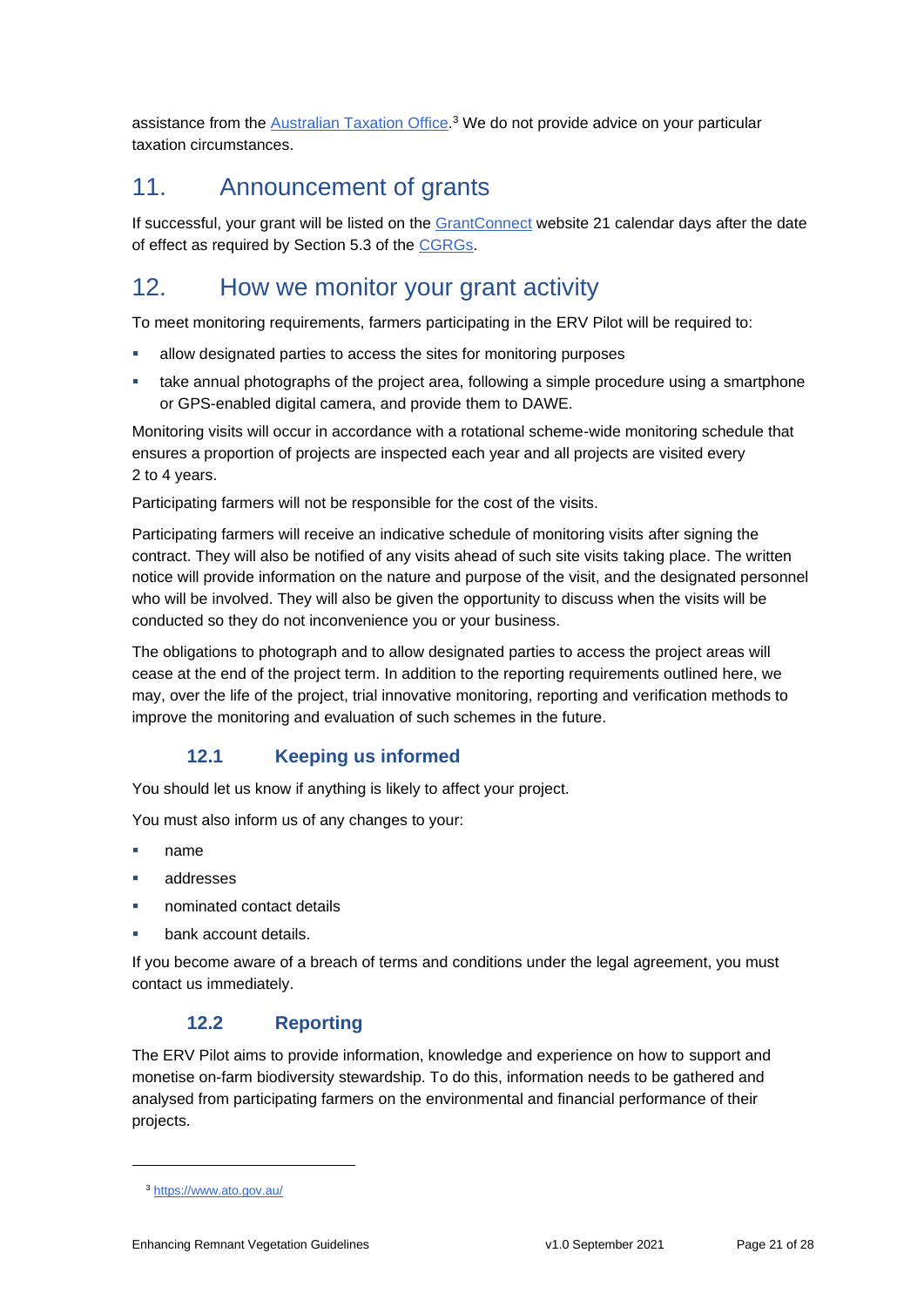Consistent with this, successful applicants that enter into ERV Pilot agreements will be required to submit annual reports on the financial and environmental performance of projects over the life of the projects.

The ERV reporting requirements will be streamlined to reduce transaction costs for participating farmers. Reports will be required to contain:

- evidence that the final management plan has been implemented and that relevant management activities have been undertaken in accordance with the project's contracted specifications and the applicable ERV Management Protocol;
- **•** itemised cost data on the project, including the costs of establishing and maintaining the projects and undertaking the contracted management activities, and the cost or time taken to complete reporting requirements; and
- **•** photographs of the project areas, taken in accordance with the process described above.

We may also ask you for simple ad hoc reports on your grant. This may be to provide an update on progress or any significant delays or difficulties in completing the project.

## **12.3 Financial declaration**

If there is evidence of non-compliance with ERV Pilot requirements, we may ask you to provide an independently audited statement about project activities and/or the information contained in ERV reports.

## **12.4 Grant agreement variations**

Upon receiving the offer, applicants can apply to us to vary their project. Contracted parties can also apply to us to vary their project, both before and after the contract to initiate a project has been signed.

Applications for project variations will be accepted or rejected at our discretion. In making decisions on applications for variations, we will consider the nature and extent of the variation, the implications of any changes for the integrity of the application and selection process, and the obligation for participating farmers to act in good faith.

Where variations are made to the project, the biodiversity enhancement payment offer may also change. This applies equally to projects where the plantings have already been established. Participating farmers may be required to repay funds (plus interest) if they vary a project and it reduces the applicable payment offer.

In addition to variations in the specifics of projects, under the contract, participating farmers must notify us of any material changes in your organisation or its business activities that are relevant to the project. This includes any changes in your name, postal address, email, phone numbers and bank account details.

## **12.5 Compliance visits**

We may visit you during or at the completion of your grant activity to review your compliance with the grant agreement. We will provide you with reasonable notice of any compliance visit.

## **12.6 Record keeping**

We may also inspect any records you are required to keep under the grant agreement.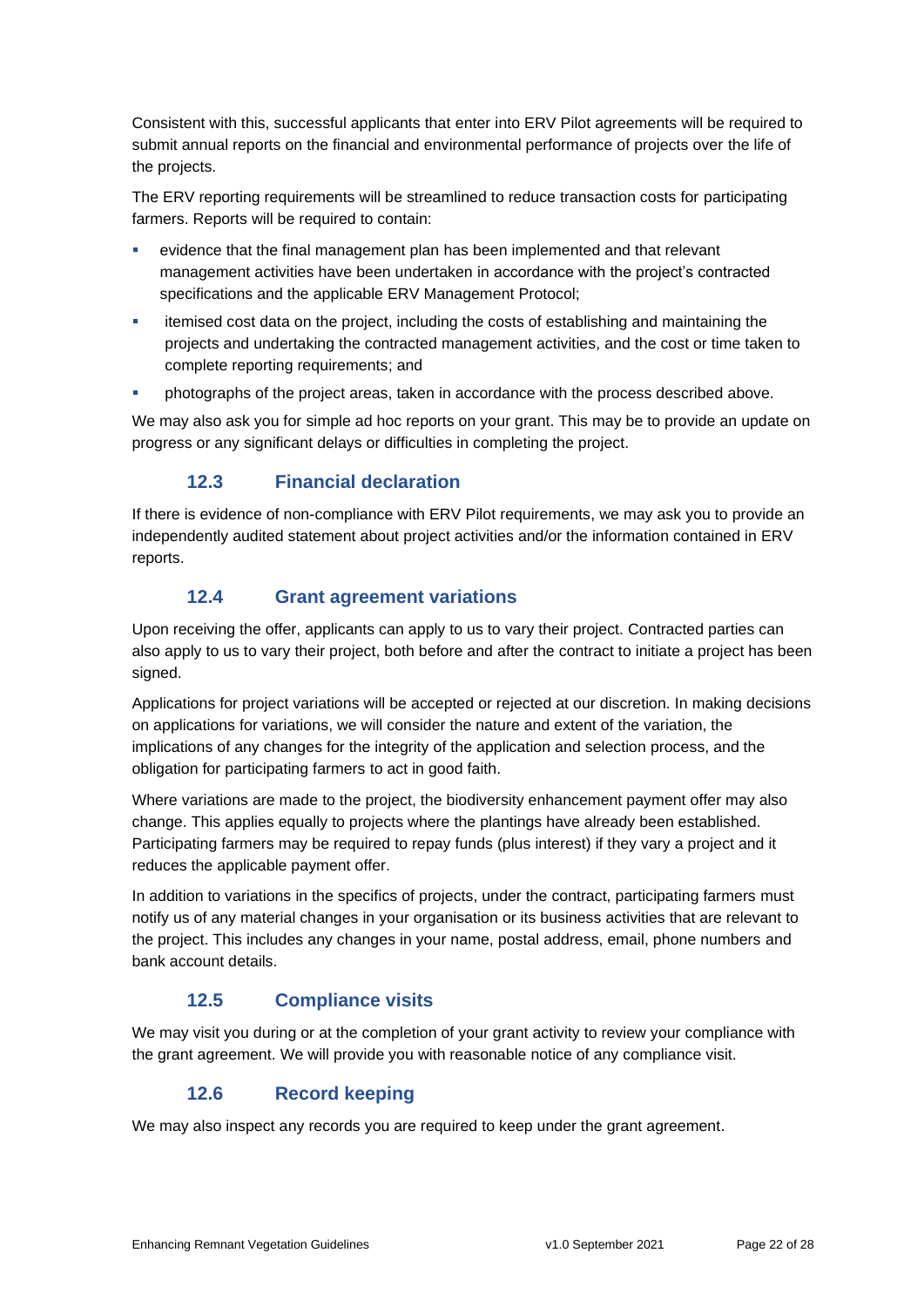## **12.7 Evaluation**

We will evaluate the ERV Pilot to measure how well the outcomes and objectives have been achieved. We may use information from your application and reports for this purpose. We may also interview you, or ask you for more information to help us understand how the grant impacted you and to evaluate how effective the program was in achieving its outcomes.

We may contact you up to one year after you finish your grant for more information to assist with this evaluation.

### **12.8 Acknowledgement**

If you make a public statement about your participation in the pilot, we require you to acknowledge your participation as follows:

'This project participated in the Australian Government Agriculture Biodiversity Stewardship – Enhancing Remnant Vegetation Pilot.' (or another form of text agreed by us).

## 13. Probity

The Australian Government will make sure that the grant opportunity process is fair, according to the published guidelines, incorporates appropriate safeguards against fraud, unlawful activities and other inappropriate conduct and is consistent with the [CGRGs.](https://www.finance.gov.au/government/commonwealth-grants/commonwealth-grants-rules-and-guidelines)

We may change these guidelines from time-to-time by the. When this happens, the revised guidelines will be published on [GrantConnect.](https://www.grants.gov.au/)

### **13.1 Enquiries and feedback**

If you are dissatisfied with the way your application assessment was handled, you may provide your complaint to us. All complaints must be provided in writing.

Any questions about the decisions for this pilot program should be sent to [agstewardship@awe.gov.au](mailto:agstewardship@awe.gov.au) or 1800 329 055.

## **13.2 Conflicts of interest**

Any conflicts of interest could affect the performance of the grant opportunity or program. There may be a [conflict of interest,](http://www.apsc.gov.au/publications-and-media/current-publications/aps-values-and-code-of-conduct-in-practice/conflict-of-interest) or perceived conflict of interest, if our staff, any member of a committee or advisor and/or you or any of your personnel:

- has a professional, commercial or personal relationship with a party who is able to influence the application selection process, such as an Australian Government officer or member of an external panel
- has a relationship with or interest in, an organisation, which is likely to interfere with or restrict the applicants from carrying out the proposed activities fairly and independently or
- has a relationship with, or interest in, an organisation from which they will receive personal gain because the organisation receives a grant under the grant program/ grant opportunity.

You will be asked to declare, as part of your application, any perceived or existing conflicts of interests or that, to the best of your knowledge, there is no conflict of interest.

If you later identify an actual, apparent, or perceived conflict of interest, you must inform us in writing immediately.

Conflicts of interest for Australian Government staff will be handled as set out in the Australian [Public Service Code of Conduct \(Section 13\(7\)\)](http://www8.austlii.edu.au/cgi-bin/viewdoc/au/legis/cth/consol_act/psa1999152/s13.html) of the *[Public Service Act 1999](https://www.legislation.gov.au/Series/C2004A00538)*. Committee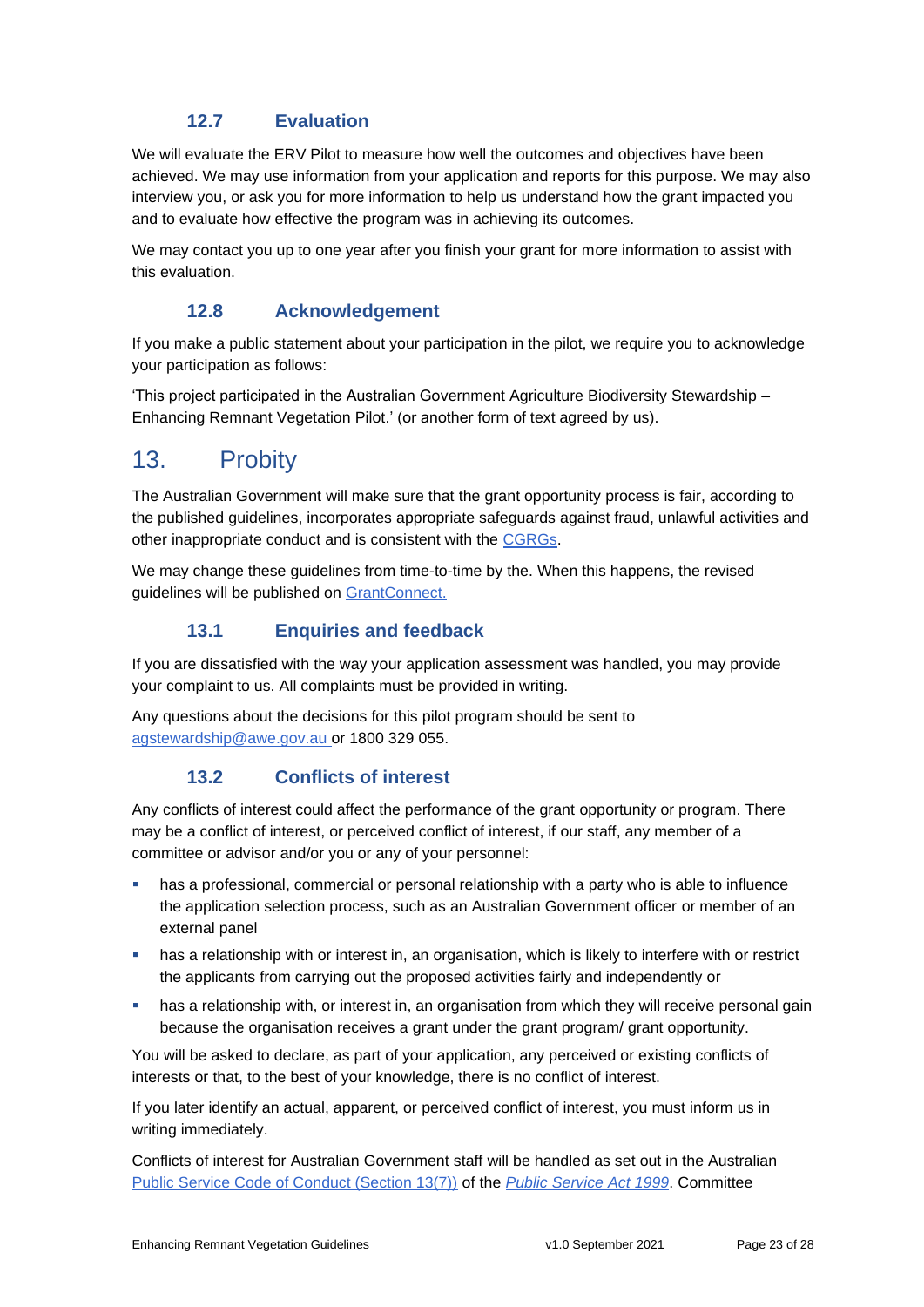members and other officials including the decision maker must also declare any conflicts of interest.

We publish our conflict-of-interest policy on our website.

### **13.3 Privacy**

We treat your personal information according to the *[Privacy Act 1988](https://www.legislation.gov.au/Details/C2014C00076)* and the [Australian Privacy](https://www.oaic.gov.au/privacy-law/privacy-act/australian-privacy-principles)  [Principles.](https://www.oaic.gov.au/privacy-law/privacy-act/australian-privacy-principles) This includes letting you know:

- what personal information we collect
- why we collect your personal information
- who we give your personal information to.

Your personal information can only be disclosed to someone else for the primary purpose for which it was collected, unless an exemption applies.

The Australian Government may also use and disclose information about grant applicants and grant recipients under this grant opportunity in any other Australian Government business or function. This includes disclosing grant information on GrantConnect as required for reporting purposes and giving information to the Australian Taxation Office for compliance purposes.

We may share the information you give us with other Commonwealth entities for purposes including government administration, research or service delivery, according to Australian laws.

As part of your application, you declare your ability to comply with the Privacy Act 1988 and the Australian Privacy Principles and impose the same privacy obligations on officers, employees, agents and subcontractors that you engage to assist with the activity, in respect of personal information you collect, use, store, or disclose in connection with the activity. Accordingly, you must not do anything, which if done by us would breach an Australian Privacy Principle as defined in the Act.

## **13.4 Confidential Information**

Other than information available in the public domain, you agree not to disclose to any person, other than us, any confidential information relating to the application and/or agreement, without our prior written approval. The obligation will not be breached where you are required by law, Parliament or a stock exchange to disclose the relevant information or where the relevant information is publicly available (other than through breach of a confidentiality or non-disclosure obligation).

We may at any time, require you to arrange for you; or your employees, agents or subcontractors to give a written undertaking relating to nondisclosure of our confidential information in a form we consider acceptable.

We will keep any information in connection with the agreement confidential to the extent that it meets all of these conditions:

- 1) you clearly identify the information as confidential and explain why we should treat it as confidential
- 2) the information is commercially sensitive
- 3) revealing the information would cause unreasonable harm to you or someone else.

We will not be in breach of any confidentiality agreement if the information is disclosed to:

the selection advisory panel and other Australian Government employees and contractors to help us manage the pilot program effectively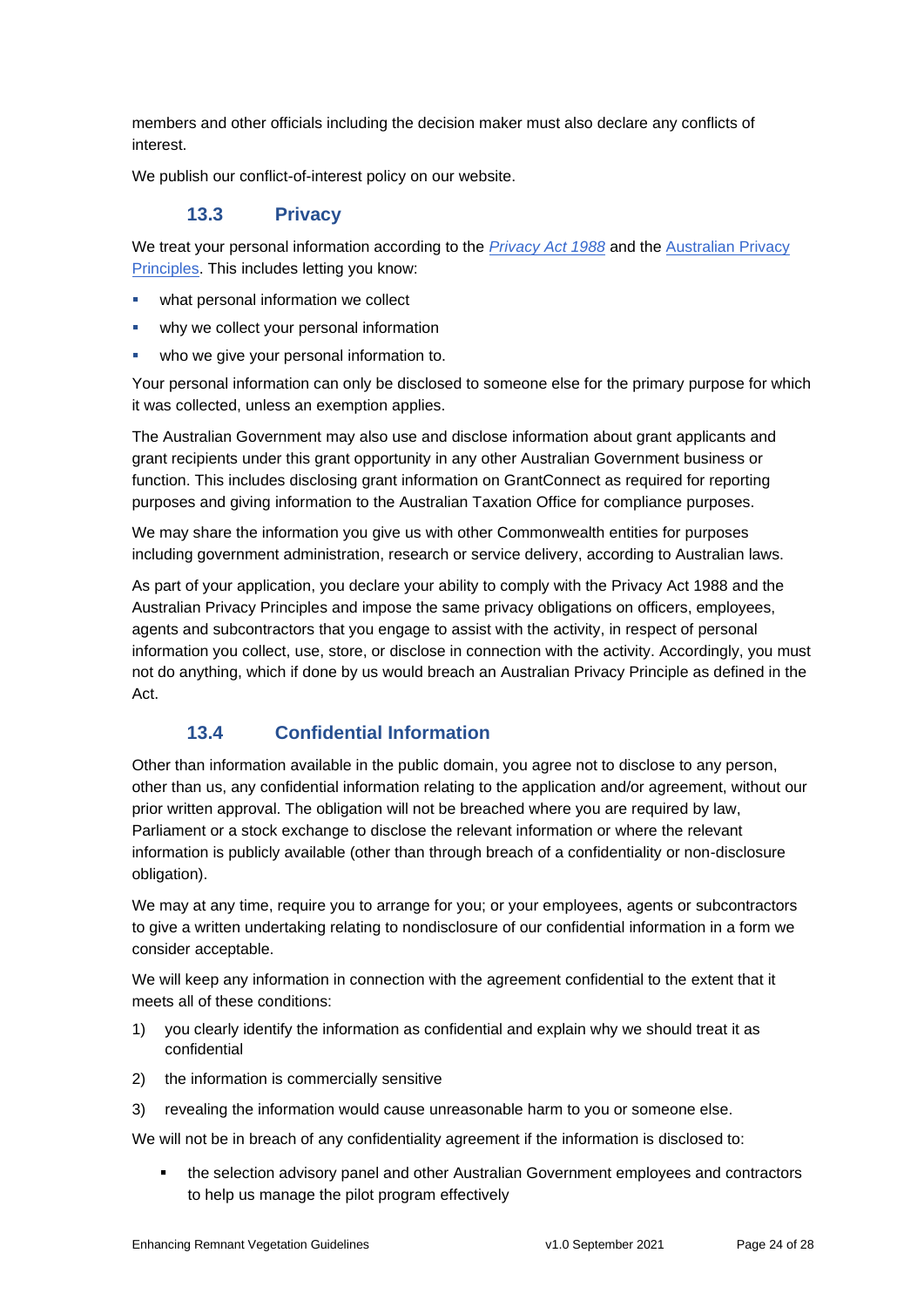- employees and contractors of our department so we can research, assess, monitor and analyse our programs and activities
- **employees and contractors of other Australian Government agencies for any purposes,** including government administration, research or service delivery
- other Australian Government, state, territory or local government agencies in program reports and consultations
- the Auditor-General, Ombudsman or Privacy Commissioner
- the responsible minister or parliamentary secretary
- a House or a Committee of the Australian Parliament.

The contract may also include any specific requirements about special categories of information collected, created or held under the agreement.

## **13.5 Freedom of information**

All documents in the possession of the Australian Government, including those about this opportunity, are subject to the *Freedom of Information Act 1982 (FOI Act)*.

The purpose of the FOI Act is to give members of the public rights of access to information held by the Australian Government and its entities. Under the FOI Act, members of the public can seek access to documents held by the Australian Government. This right of access is limited only by the exceptions and exemptions necessary to protect essential public interests and private and business affairs of persons in respect of whom the information relates.

| <b>Term</b>                                | <b>Definition</b>                                                                                                                                                                                                                                        |
|--------------------------------------------|----------------------------------------------------------------------------------------------------------------------------------------------------------------------------------------------------------------------------------------------------------|
| accountable authority                      | see subsection 12(2) of the <b>Public Governance</b> ,<br>Performance and Accountability Act 2013                                                                                                                                                        |
| administering entity                       | when an entity that is not responsible for the policy, is<br>responsible for the administration of part or all of the grant<br>administration processes                                                                                                  |
| application portal                         | The online application website where you can apply to<br>participate in the pilot. Available here: agsteward.com.au                                                                                                                                      |
| assessment criteria                        | are the specified principles or standards, against which<br>applications will be judged. These criteria are also used to<br>assess the merits of proposals and, in the case of a<br>competitive grant opportunity, to determine application<br>rankings. |
| biodiversity enhancement<br>payment offers | The amount you will be offered to undertake your project, if<br>successful through the assessment process.                                                                                                                                               |
| biodiversity score                         | a score of the projected regional biodiversity improvements<br>that are likely to result from the management activities<br>proposed by an applicant.                                                                                                     |
| commencement date                          | the expected start date for the grant activity                                                                                                                                                                                                           |

# 14. Glossary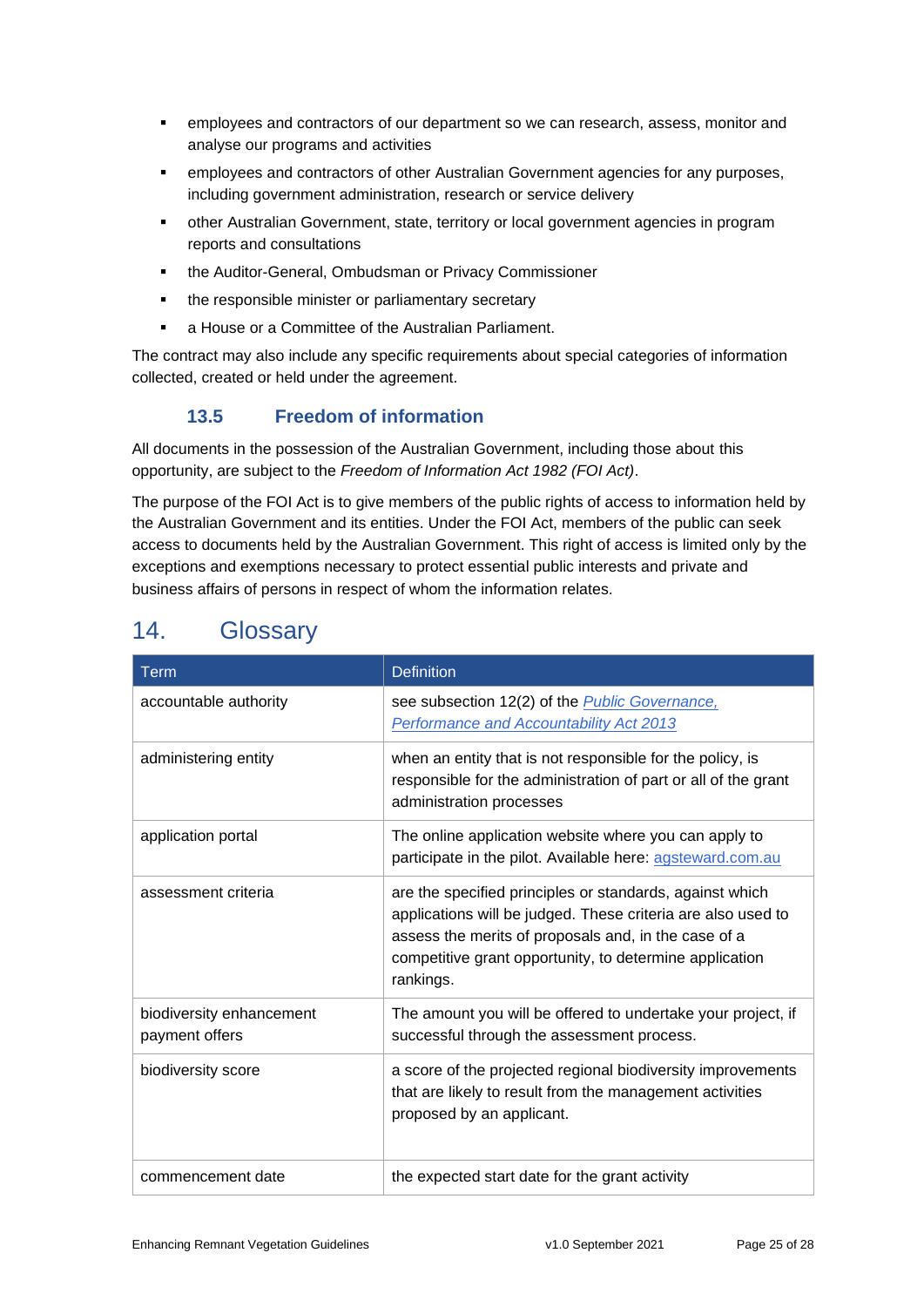| <b>Term</b>                                                       | <b>Definition</b>                                                                                                                                                                                                                                                                                                                                                                           |
|-------------------------------------------------------------------|---------------------------------------------------------------------------------------------------------------------------------------------------------------------------------------------------------------------------------------------------------------------------------------------------------------------------------------------------------------------------------------------|
| Commonwealth entity                                               | a Department of State, or a Parliamentary Department, or a<br>listed entity or a body corporate established by a law of the<br>Commonwealth. See subsections 10(1) and (2) of the<br>PGPA Act                                                                                                                                                                                               |
| <b>Commonwealth Grants Rules and</b><br><b>Guidelines (CGRGs)</b> | establish the overarching Commonwealth grants policy<br>framework and articulate the expectations for all non-<br>corporate Commonwealth entities in relation to grants<br>administration. Under this overarching framework, non-<br>corporate Commonwealth entities undertake grants<br>administration based on the mandatory requirements and<br>key principles of grants administration. |
| completion date                                                   | the expected date that the grant activity must be completed<br>and the grant spent by                                                                                                                                                                                                                                                                                                       |
| co-sponsoring entity                                              | when two or more entities are responsible for the policy and<br>the appropriation for outcomes associated with it                                                                                                                                                                                                                                                                           |
| date of effect                                                    | can be the date on which a grant agreement is signed or a<br>specified starting date. Where there is no grant agreement,<br>entities must publish information on individual grants as<br>soon as practicable.                                                                                                                                                                               |
| decision maker                                                    | the person who makes a decision to award a grant                                                                                                                                                                                                                                                                                                                                            |
| eligibility criteria                                              | refer to the mandatory criteria which must be met to qualify<br>for a grant. Assessment criteria may apply in addition to<br>eligibility criteria.                                                                                                                                                                                                                                          |
| grant                                                             | for the purposes of the CGRGs, a 'grant' is an arrangement<br>for the provision of financial assistance by the<br>Commonwealth or on behalf of the Commonwealth:                                                                                                                                                                                                                            |
|                                                                   | a. under which relevant money <sup>4</sup> or other<br>Consolidated Revenue Fund (CRF) money <sup>5</sup> is<br>to be paid to a grantee other than the<br>Commonwealth; and                                                                                                                                                                                                                 |
|                                                                   | b. which is intended to help address one or more<br>of the Australian Government's policy<br>outcomes while assisting the grantee achieve<br>its objectives.                                                                                                                                                                                                                                |
| grant activity/activities                                         | refers to the project/tasks/services that the grantee is<br>required to undertake                                                                                                                                                                                                                                                                                                           |
| grant agreement                                                   | sets out the relationship between the parties to the<br>agreement, and specifies the details of the grant                                                                                                                                                                                                                                                                                   |

<sup>4</sup> Relevant money is defined in the PGPA Act. See section 8, Dictionary.

<sup>5</sup> Other CRF money is defined in the PGPA Act. See section 105, Rules in relation to other CRF money.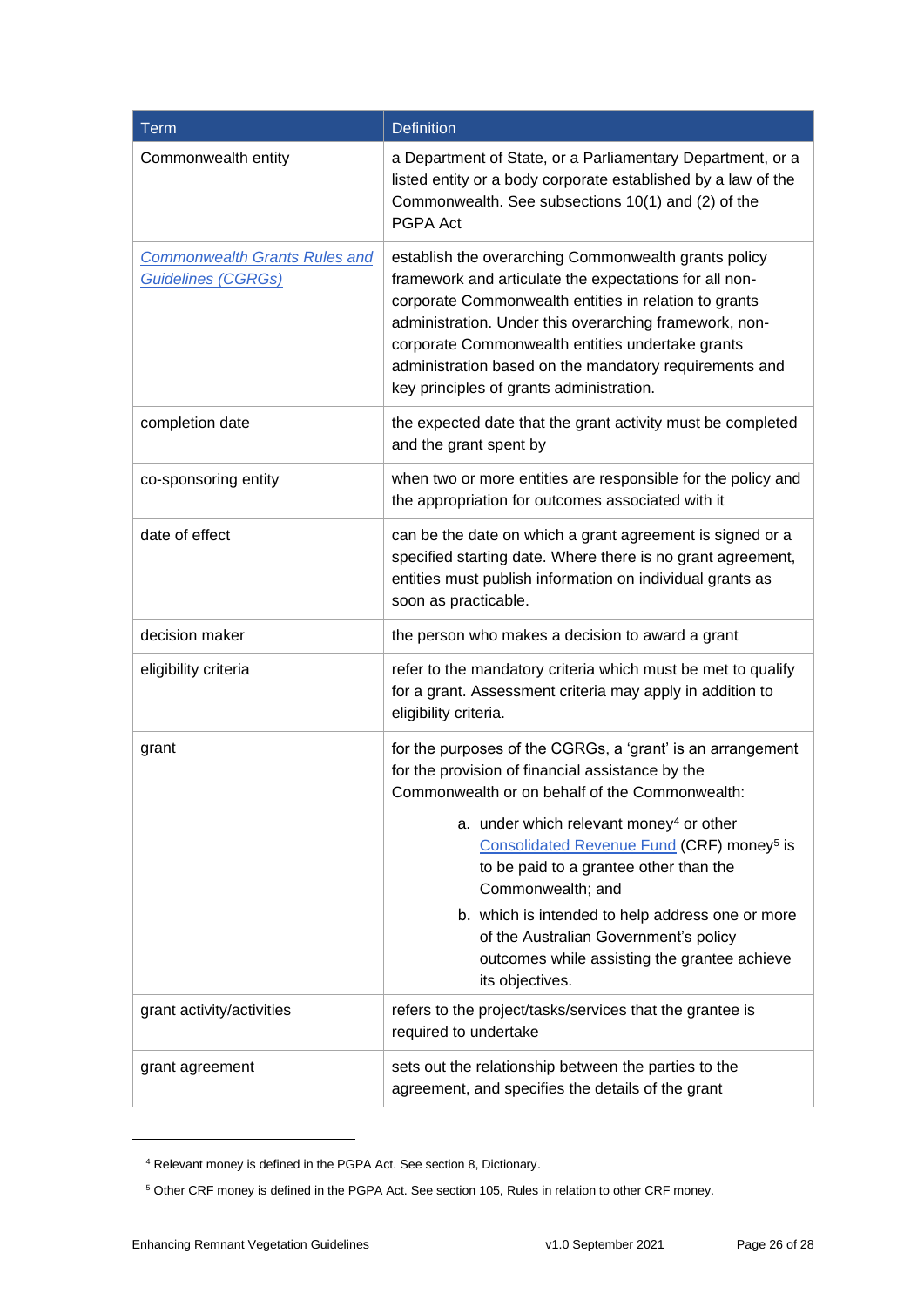| Term                                       | <b>Definition</b>                                                                                                                                                                                                                                                                                                                                                                                                                                           |
|--------------------------------------------|-------------------------------------------------------------------------------------------------------------------------------------------------------------------------------------------------------------------------------------------------------------------------------------------------------------------------------------------------------------------------------------------------------------------------------------------------------------|
| GrantConnect                               | is the Australian Government's whole-of-government grants<br>information system, which centralises the publication and<br>reporting of Commonwealth grants in accordance with the<br><b>CGRGs</b>                                                                                                                                                                                                                                                           |
| grant opportunity                          | refers to the specific grant round or process where a<br>Commonwealth grant is made available to potential<br>grantees. Grant opportunities may be open or targeted, and<br>will reflect the relevant grant selection process.                                                                                                                                                                                                                              |
| grant program                              | a 'program' carries its natural meaning and is intended to<br>cover a potentially wide range of related activities aimed at<br>achieving government policy outcomes. A grant program is<br>a group of one or more grant opportunities under a single<br>Portfolio Budget Statement Program.                                                                                                                                                                 |
| grantee                                    | the individual/organisation which has been selected to<br>receive a grant                                                                                                                                                                                                                                                                                                                                                                                   |
| management activity component<br>(payment) | a component of the biodiversity enhancement payment that<br>is designed to cover the cost of the additional management<br>activities proposed to enhance the condition of the<br>vegetation for biodiversity. The management activity<br>component is based on the estimated cost of the applicant's<br>proposed management activities.                                                                                                                     |
| management plan                            | the plan annexed to the ERV Pilot agreement between the<br>landholder and the Australian Government that specifies the<br>management activities to be undertaken by the landholder<br>as part of an ERV Pilot project.                                                                                                                                                                                                                                      |
| management zone                            | an area within a project area that is identified in a<br>management plan in which specific management activities<br>are required to be carried out in accordance the<br>requirements of the plan.                                                                                                                                                                                                                                                           |
| PBS Program                                | described within the entity's Portfolio Budget Statement,<br>PBS programs each link to a single outcome and provide<br>transparency for funding decisions. These high-level PBS<br>programs often comprise a number of lower level, more<br>publicly recognised programs, some of which will be Grant<br>Programs. A PBS Program may have more than one Grant<br>Program associated with it, and each of these may have<br>one or more grant opportunities. |
| project (or ERV project)                   | a project that aims to protect and enhance the condition of<br>remnant vegetation in a project area under the ERV Pilot.                                                                                                                                                                                                                                                                                                                                    |
| project area                               | the remnant management areas and revegetation areas<br>that are proposed to be managed as part of a ERV Pilot<br>project.                                                                                                                                                                                                                                                                                                                                   |